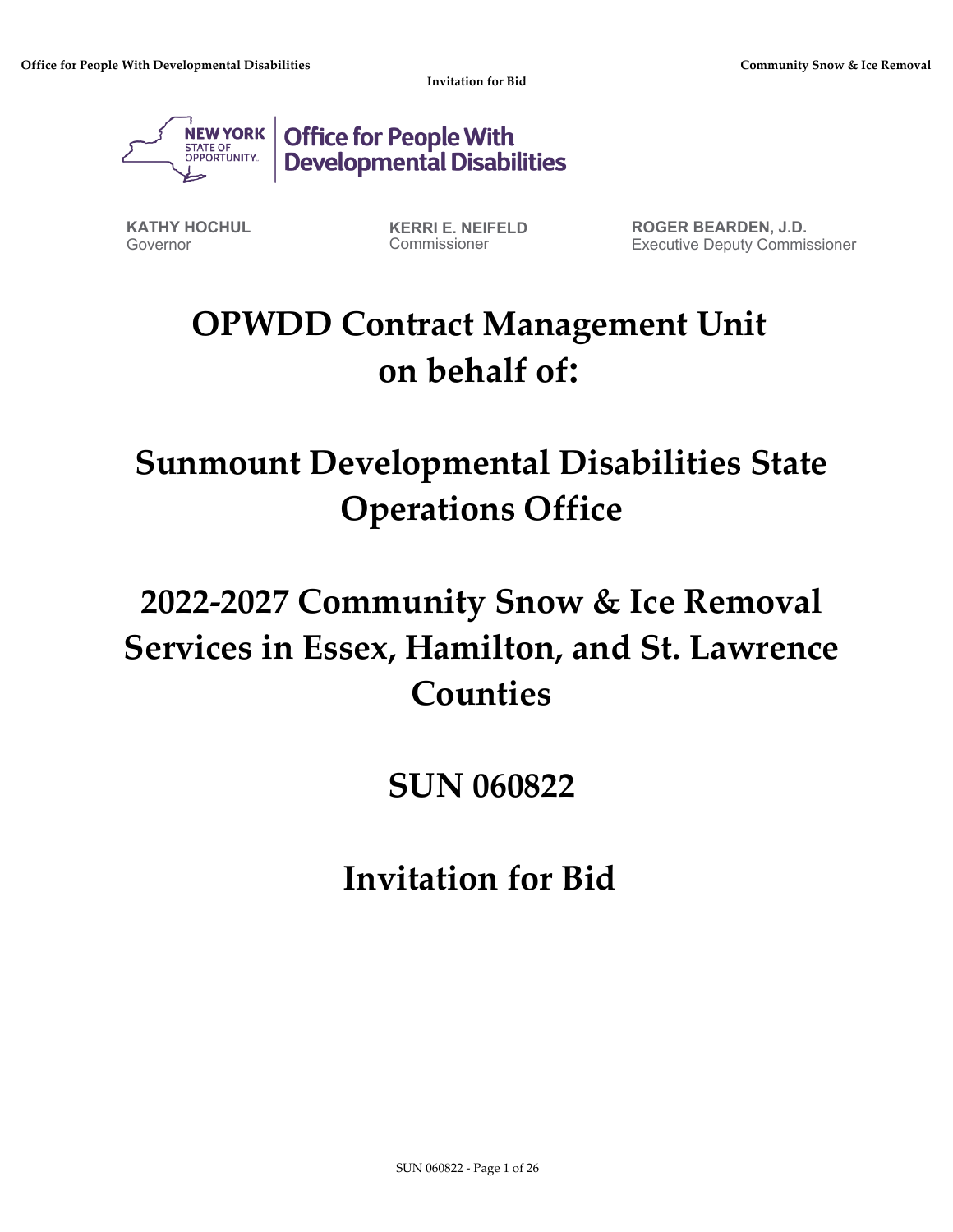#### **BID CONTENTS**

| 1.         | <b>INTRODUCTION</b>                                                                                                                   |                                                            |  |  |  |  |
|------------|---------------------------------------------------------------------------------------------------------------------------------------|------------------------------------------------------------|--|--|--|--|
| 2.         |                                                                                                                                       |                                                            |  |  |  |  |
| 3.         |                                                                                                                                       |                                                            |  |  |  |  |
| 4.         | <b>OBJECTIVE OF THIS IFB</b><br>$\sim$ 3                                                                                              |                                                            |  |  |  |  |
| 5.         |                                                                                                                                       |                                                            |  |  |  |  |
| 6.         | SITE INSPECTIONS<br>and the control of the control of the control of the control of the control of the control of the control of the  | $\overline{4}$                                             |  |  |  |  |
| 7.         |                                                                                                                                       |                                                            |  |  |  |  |
| 8.         | TERM OF THE CONTRACT 4                                                                                                                |                                                            |  |  |  |  |
| 9.         | <b>PAYMENT</b>                                                                                                                        | $\overline{4}$                                             |  |  |  |  |
| 10.        |                                                                                                                                       | $\frac{1}{\sqrt{1-\frac{1}{2}}}\left(1-\frac{1}{2}\right)$ |  |  |  |  |
| 11.        |                                                                                                                                       |                                                            |  |  |  |  |
| 12.        |                                                                                                                                       | -5                                                         |  |  |  |  |
| 13.        |                                                                                                                                       |                                                            |  |  |  |  |
|            | A. SUBMISSION REQUIREMENTS                                                                                                            |                                                            |  |  |  |  |
| В.         | <b>REFERENCES</b>                                                                                                                     |                                                            |  |  |  |  |
| C.         | $\overline{\phantom{a}}$ 6<br><b>LATE BIDS</b>                                                                                        |                                                            |  |  |  |  |
| 14.        |                                                                                                                                       |                                                            |  |  |  |  |
| A.         | PROCUREMENT LOBBYING LAW REQUIREMENTS PURSUANT TO STATE FINANCE LAW SS 139-J AND 139-K 7                                              |                                                            |  |  |  |  |
| В.         |                                                                                                                                       |                                                            |  |  |  |  |
| C.         |                                                                                                                                       |                                                            |  |  |  |  |
| D.         |                                                                                                                                       |                                                            |  |  |  |  |
| E.         |                                                                                                                                       |                                                            |  |  |  |  |
| F.         |                                                                                                                                       |                                                            |  |  |  |  |
| G.         |                                                                                                                                       |                                                            |  |  |  |  |
| H.         |                                                                                                                                       |                                                            |  |  |  |  |
| I.         |                                                                                                                                       |                                                            |  |  |  |  |
| J.         |                                                                                                                                       |                                                            |  |  |  |  |
| К.         |                                                                                                                                       | <b>12</b>                                                  |  |  |  |  |
| L.         |                                                                                                                                       | 12                                                         |  |  |  |  |
|            |                                                                                                                                       | <b>12</b>                                                  |  |  |  |  |
|            | N. VENDOR RESPONSIBILITY QUESTIONNAIRE <sup>13</sup>                                                                                  |                                                            |  |  |  |  |
| $\Omega$ . | HEALTH INFORMATION PORTABILITY AND ACCOUNTABILITY ACT (HIPAA) 73                                                                      |                                                            |  |  |  |  |
| <b>P.</b>  | <b>GENERAL DUTIES AND ADDITIONAL RESPONSIBILITIES</b><br><u>13</u>                                                                    |                                                            |  |  |  |  |
| O.         |                                                                                                                                       |                                                            |  |  |  |  |
| R.         | NONDISCRIMINATION IN EMPLOYMENT IN NORTHERN IRELAND: MACBRIDE FAIR EMPLOYMENT PRINCIPLES_____________________________14               |                                                            |  |  |  |  |
| S.         | BIDDER'S CERTIFICATION OF COMPLIANCE WITH STATE FINANCE LAW § 139-K (5) 2008 2009 14 214                                              |                                                            |  |  |  |  |
| T.         | BIDDER'S AFFIRMATION OF UNDERSTANDING AND AGREEMENT PURSUANT TO STATE FINANCE LAW § 139-J (3) AND § 139-J (6)(B) _________________ 14 |                                                            |  |  |  |  |
| U.         |                                                                                                                                       | <b>14</b>                                                  |  |  |  |  |
| V.         |                                                                                                                                       | 15                                                         |  |  |  |  |
| W.         | PUBLIC OFFICERS LAW CERTIFICATION                                                                                                     |                                                            |  |  |  |  |
| X.         |                                                                                                                                       |                                                            |  |  |  |  |
| 15.        |                                                                                                                                       |                                                            |  |  |  |  |
| 16.        | CONSULTANT DISCLOSURE                                                                                                                 |                                                            |  |  |  |  |
| 17.        | EVALUATION CRITERIA: METHOD OF AWARD EXAMPLE THE SERVICE OF A SERVICE OF A SERVICE OF A SERVICE OF A SERVICE O                        | 17                                                         |  |  |  |  |
|            | <b>OUALIFICATIONS &amp; SCOPE OF WORK</b><br>$\sim$ 18                                                                                |                                                            |  |  |  |  |
|            | <b>COST PROPOSAL FORM</b>                                                                                                             | 22                                                         |  |  |  |  |
|            | <b>NO-BID FORM</b>                                                                                                                    | 26                                                         |  |  |  |  |

#### **ADDITIONAL REQUIRED FORMS (MUST BE SUBMITTED WITH BID OR WITHIN 3 BUSINESS DAYS OF REQUEST BY OPWDD. FAILURE TO SUBMIT THESE FORMS WILL RESULT IN BID DISQUALIFICATION):**

ATTACHMENT 1: References ATTACHMENT 2: Vendor Responsibility Questionnaire

#### **REFERENCE MATERIAL**

Contract Template with Appendix A & Supplement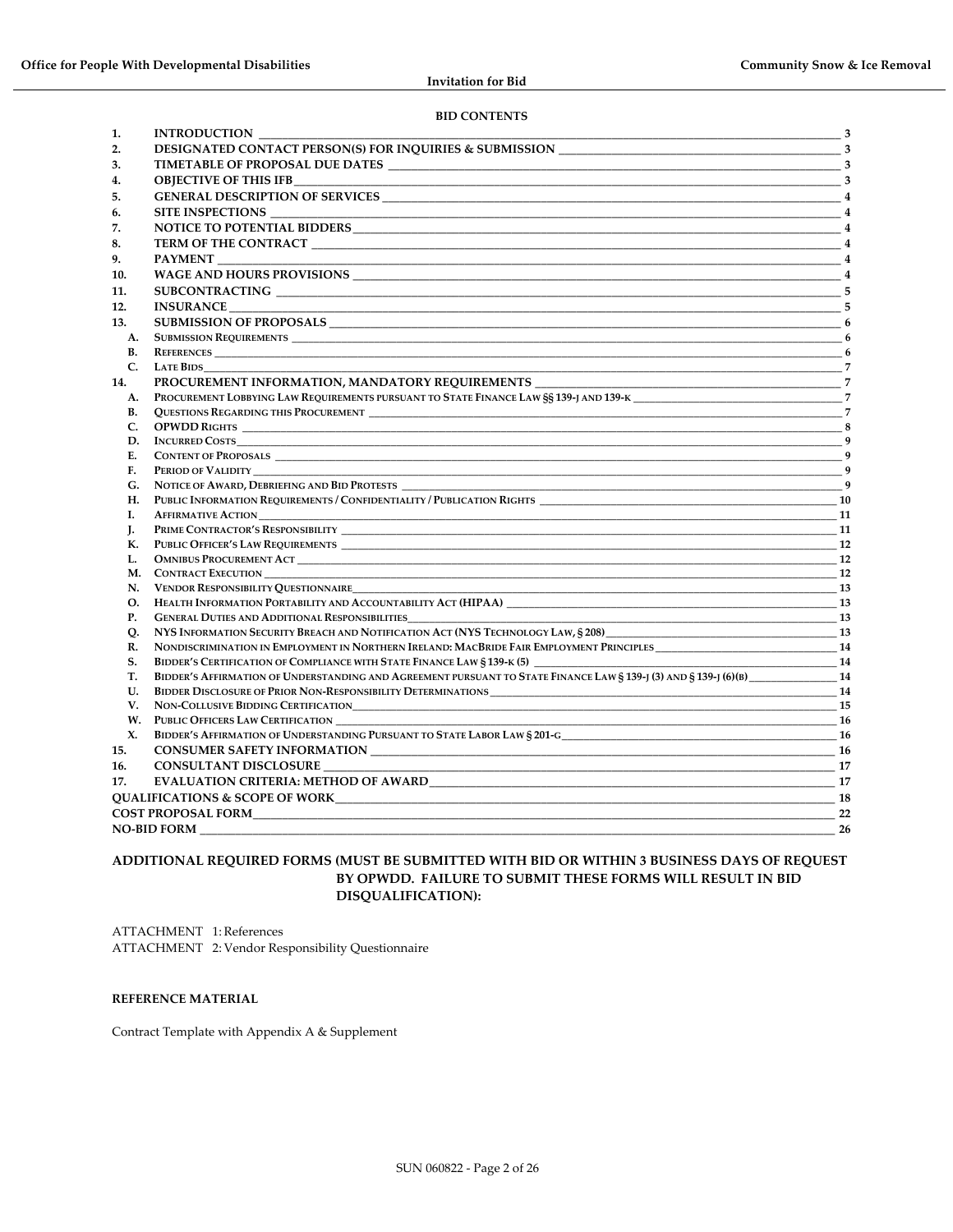# <span id="page-2-0"></span>**1. Introduction**

The New York State Office for People with Developmental Disabilities (hereinafter "OPWDD") has the authority to provide care, treatment, rehabilitation, education, training, and support services to developmentally disabled persons. OPWDD is also empowered to take all actions necessary, desirable, and proper to carry out its purposes and objectives within budgetary amounts made available by appropriations. Sunmount Developmental Disabilities State Operations Office (hereinafter "OPWDD") is an agency of OPWDD serving Clinton, Essex, Franklin, Hamilton, Jefferson, and St. Lawrence Counties.

OPWDD contracts with numerous organizations to provide these required services and other physical benefits. Such contracts may be with not-for-profit or for-profit organizations as well as with other governmental organizations.

# <span id="page-2-1"></span>**2. Designated Contact Person(s) For Inquiries & Submission**

**Kyle Newton, CMS 1 for Christopher Davis, CMS 2 OPWDD Contract Management Unit 26 Center Circle Wassaic, New York 12592-2637 Phone: 845-877-6821 x 3219 Fax: 845-877-3004 [eny.nyc.li.contracthub@opwdd.ny.gov](mailto:eny.nyc.li.contracthub@opwdd.ny.gov)**

# <span id="page-2-2"></span>**3. Timetable of Proposal Due Dates**

| <b>IFB Release Date</b>                 | 11 May 2022         |
|-----------------------------------------|---------------------|
| Final Date for Receipt of Questions     | 19 May 2022         |
| Official Responses to Questions By      | 25 May 2022         |
| Proposal Due Date - Bid Opening*        | 2:00pm, 8 June 2022 |
| Evaluation & Selection                  | 15 June 2022        |
| Notification of Awards                  | 15 June 2022        |
|                                         |                     |
| Contract start date (subject to change) | 1 October 2022      |

\*Bid Opening to be via Web Ex, not in person. Please see page 6, Section 13.A. (4) for details

# **OPWDD has sole discretion to change the above dates**

# <span id="page-2-3"></span>**4. Objective of this IFB**

The purpose of this IFB is to contract with responsive and responsible vendors interested in performing the tasks and services described within the section of this IFB identified as "Qualifications & Scope of Work."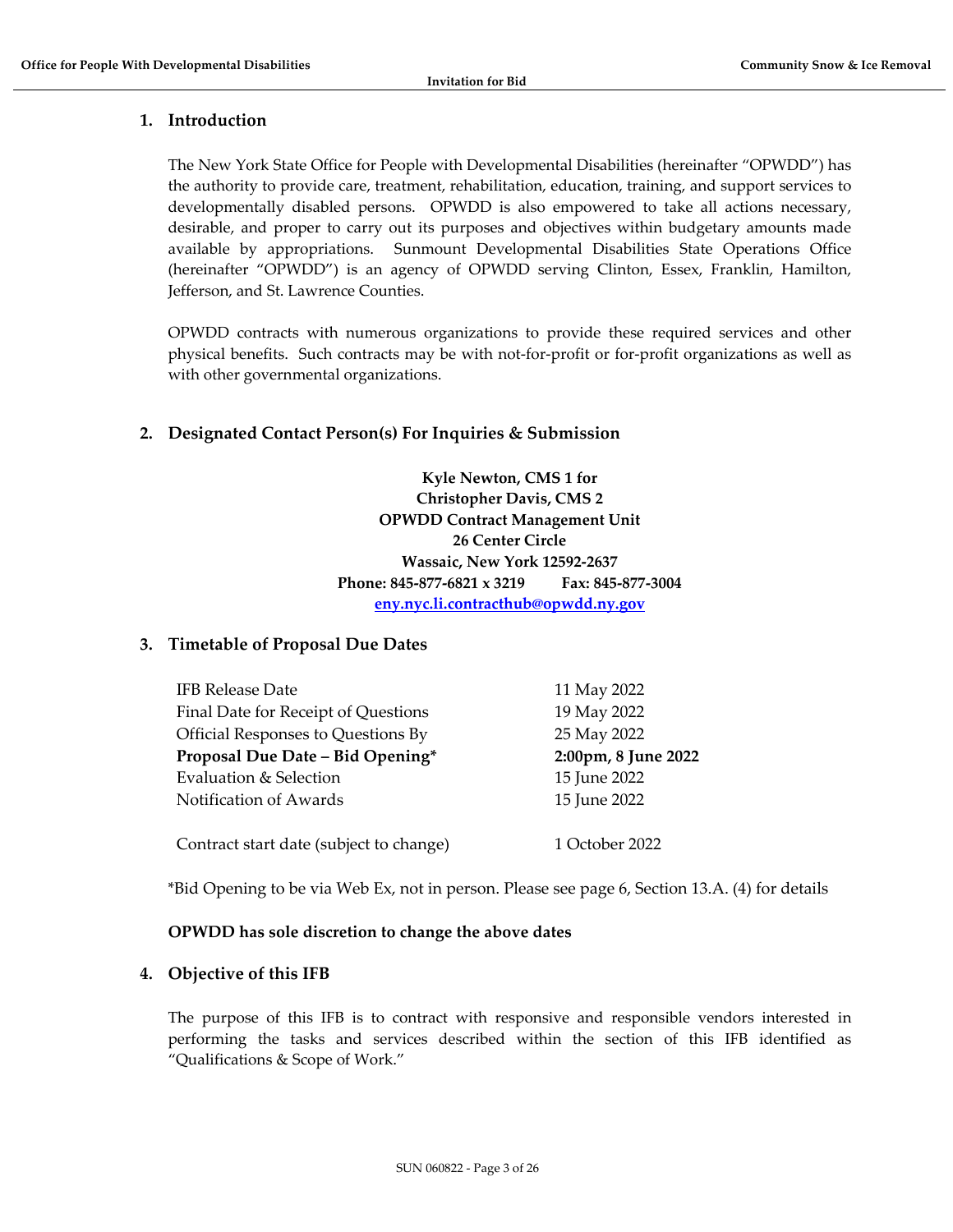# <span id="page-3-0"></span>**5. General Description of Services**

This IFB is for interested bidders to submit a bid for Community Snow & Ice Removal Services for OPWDD sites, according to the specifications, terms, and conditions as enumerated in "Scope of Work" of this IFB.

## <span id="page-3-1"></span>**6. Site Inspections**

It is the Bidders obligation to visit any and all sites they wish to bid on. OPWDD will make **no allowance or concession** to the Bidder for any alleged misunderstanding or deception because of quality, character, location, or other conditions. The telephone number for each site has been provided. It is the Bidders responsibility to set up an appointment with each House Manager, Program Manager, or designee to determine the specific requirements of all aspects of the sites in relation to the service to be provided.

# <span id="page-3-2"></span>**7. Notice to Potential Bidders**

Receipt of these bid documents does not indicate OPWDD has pre-determined any vendor qualifications to receive a contract award. Such determination will be made after the bid opening and will be based upon an evaluation of all bid submissions and compared to the specific requirements and qualifications contained in these bid documents.

# <span id="page-3-3"></span>**8. Term of the Contract**

The term of this contract will be defined in the Contract Agreement, but is anticipated to be a five year contract, unless an amendment is mutually agreed upon by both parties and approved by the Office of the State Comptroller (OSC).

# <span id="page-3-4"></span>**9. Payment**

Prices are to remain constant for the initial year of the contract. At the completion of the initial year, OPWDD or the Contractor may give notice or request an annual price adjustment for the subsequent year. The notice or request must be submitted in writing 30 days prior to the contract anniversary date or renewal date. OPWDD has the sole discretion in determining the rate to be approved. The adjustment shall be based upon the "CPI-U", not seasonally adjusted, Northeast Region, all items with the adjustment calculated on a 12-month percent change based on the month 60 days prior to the contract anniversary. Any price adjustment shall not exceed 3.0% per annum.

# <span id="page-3-5"></span>**10. Wage and Hours Provisions**

If this is a public work contract covered by Article 8 of the Labor Law or a building service contract covered by Article 9 thereof, neither Contractor's employees nor the employees of its subcontractors may be required or permitted to work more than the number of hours or days stated in said statutes, except as otherwise provided in the Labor Law and as set forth in prevailing wage and supplement schedules issued by the State Labor Department.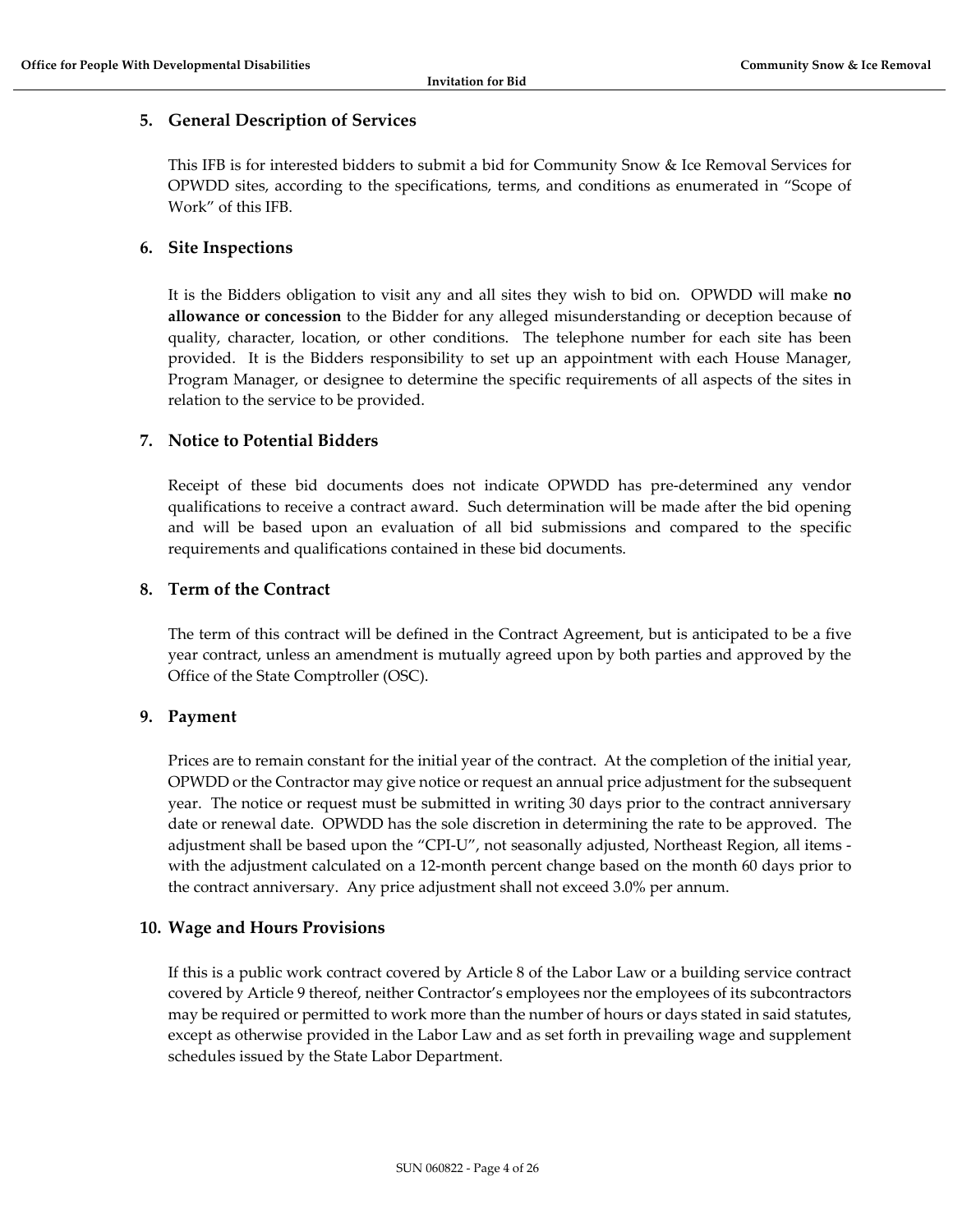Pursuant to § 9 (A), Contractor and its subcontractors must pay at least the prevailing wage rate and pay or provide the prevailing supplements, including the premium rates for overtime pay, as determined by the State Labor Department in accordance with the Labor Law.

Pursuant to § 9 (A), Contractor and its subcontractors must provide OPWDD with a certified payroll when submitting an invoice for payment.

# <span id="page-4-0"></span>**11. Subcontracting**

No Subcontracting of services is allowed with this IFB without written permission of OPWDD. For further information, please see section 14 J.

## <span id="page-4-1"></span>**12. Insurance**

The Contractor agrees that without expense to the State, insurance will be maintained during the period of the proposal and contract, insurance of the kinds and in the amounts indicated, with insurance companies authorized to do such business in the State of New York, covering all operations under this proposal and contract.

- A. The Contractor shall furnish to OPWDD a Certificate or Certificates in a form satisfactory to the Agency, showing compliance with the requirements of this section. The State of New York Office for People with Developmental Disability will be expressly named as additional insured on each policy in accordance with above. Certificates of insurance should be forwarded to the OPWDD with the signed agreement and thereafter annually on the contract anniversary date. Certificates shall state the policies shall not be changed or cancelled until 30 days written notice has been given to OPWDD. Required insurances are:
	- (1) A policy covering the obligations of the successful bidder in accordance with the Workers' Compensation Law. The contract shall be void and of no effect unless the successful bidder procures such policy and maintains it during the period of the contract. The Workers Compensation Board website can be found here: www.wcb.ny.gov/
	- (2) Policies covering bodily injury, liability and property damage of the types hereinafter specified, each with limits of liability not less than \$1,000,000.00 for all damages arising out of bodily injury, including death at any time resulting there from, sustained by one person in any one accident, and subject to that limit for that person, and not less than \$2,000,000.00 for all damages arising out of bodily injury, including death at any time resulting there from, sustained by two or more persons in any accident and not less than \$2,000,000.00 for all damages arising out of injury or destruction of property.
		- a. Contractor's liability insurance issued to and covering the liability of the successful bidder with respect to all work performed by them under the proposal and the contract.
		- b. Protective liability insurance issued to and covering the liability of the people of the State of New York with respect to all operations under this proposal and the contract, by the successful bidder, including omissions and supervisory acts of the State.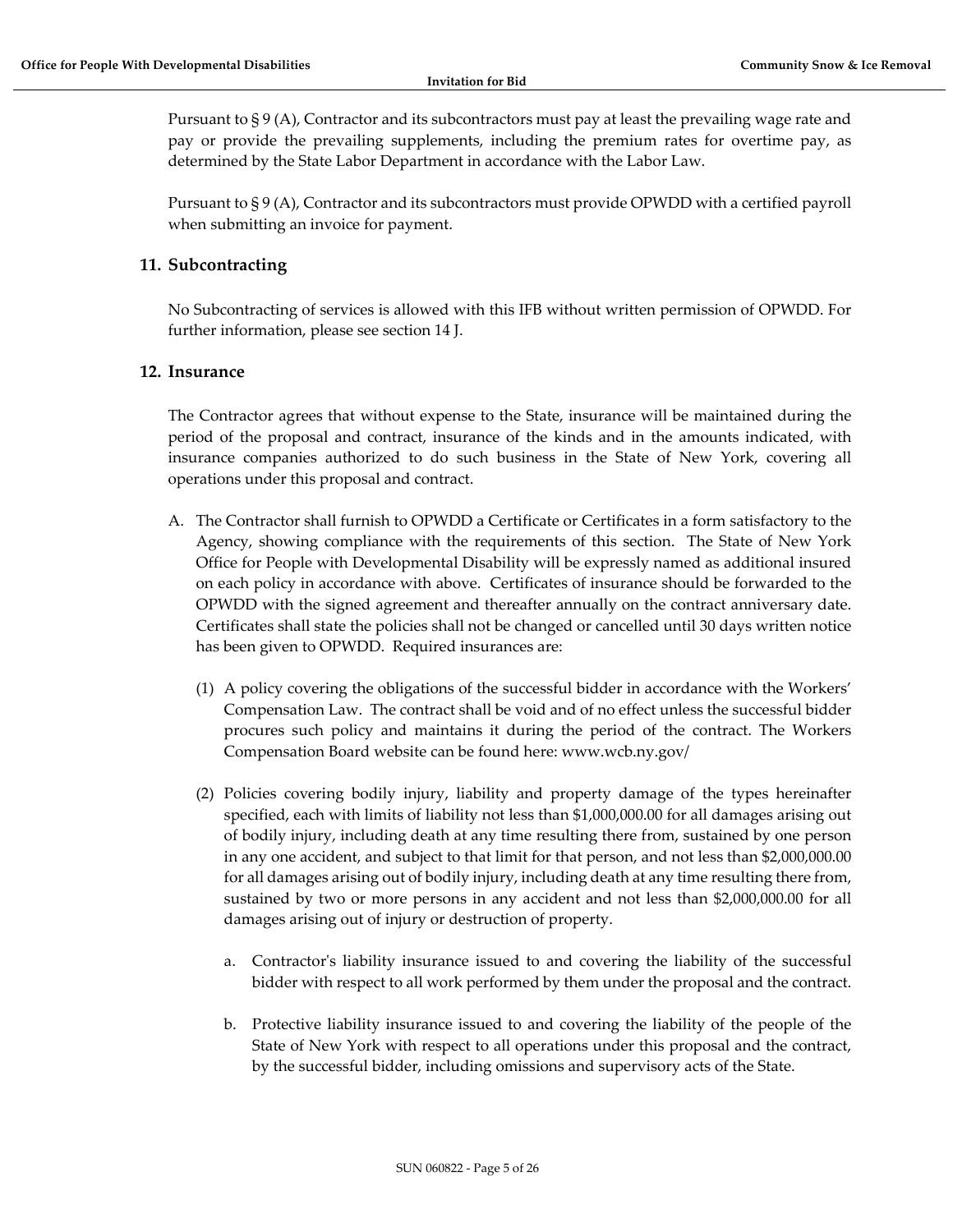# <span id="page-5-1"></span><span id="page-5-0"></span>**13. Submission of Proposals**

## **A. Submission Requirements**

**One (1) original** Bidder **Cost Proposal Form** is required to submit a bid. All proposals in response to this IFB must be received by OPWDD no later than the proposal due date and time.

One (1) original of each additional required form, as listed on page 2 (References and Vendor Responsibility Questionnaire), must be received either by the proposal due date or within 3 business days of request by OPWDD. It is strongly recommended that these additional forms are submitted by the proposal due date. Failure to submit the forms as specified above will result in the bid being disqualified.

- (1) **Overnight delivery can take a minimum of two (2) business days to be received by OPWDD. Bidders mailing their responses must allow sufficient mail delivery time to ensure receipt of their proposals by the Bid Opening Date listed on the cover page. Do not depend upon an expedited, "early AM," or similar delivery service to timely deliver to OPWDD.**
- (2) All proposals should be submitted in a sealed envelope with *the following information clearly displayed on the exterior of the packaging:* **Bidder's name and address; "Sealed Bid" with the IFB title; Proposal Due Date**
- (3) Proposals should be **mailed** or **hand delivered** to the following address:

#### OPWDD

Contract Management Unit – **IFB: SUN 060822** C/O Kyle Newton, CMS 1 26 Center Circle, Building 58, Service Building Wassaic, New York, 12592-2637

(4) Bid Opening will be done via Web Ex following standard formal bid opening procedures. If bidders wish to "attend", they may do so by calling: **1-518-549-0500 at 2:00pm, 8 June 2022**. Bidders will be asked for an ATTENDEE CODE. Enter **161 838 7840 followed by the # sign.** You may also join by following the link below:

<https://meetny.webex.com/meetny/j.php?MTID=md6a3cd1f652424d9572cb0369534ba66>

All proposals and accompanying documentation become the property of OPWDD and ordinarily will not be returned.

#### <span id="page-5-2"></span>**B. References**

All bidders must submit at least three (3) work references that will verify that the bidder or its principals have at least two (2) years of relevant experience to complete the work as listed in Qualifications and Scope of Work.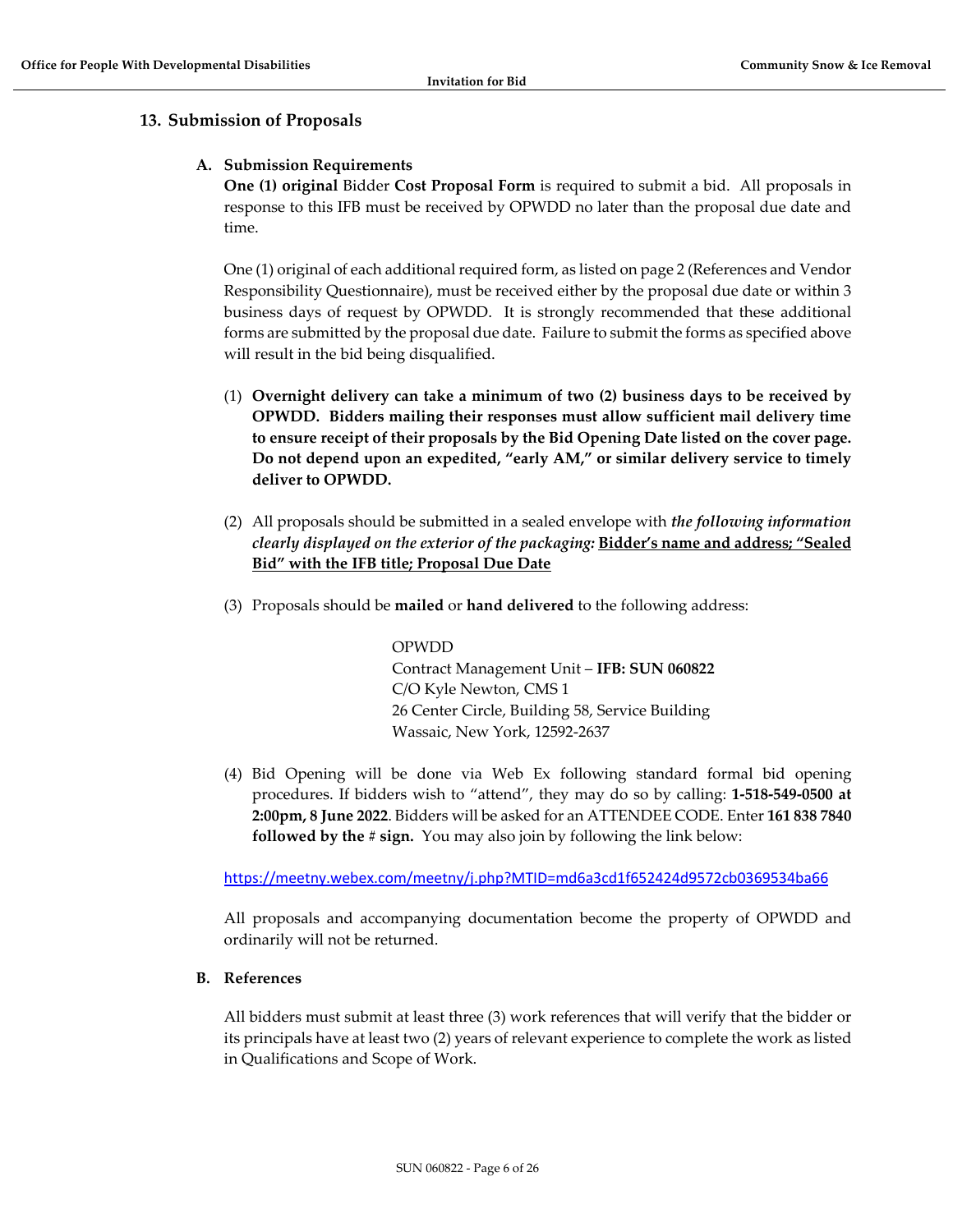# <span id="page-6-0"></span>**C. Late Bids**

Any Bid received at the specified location after the time specified will be considered a late Bid. A late Bid shall not be considered for award unless: (i) no timely Bids meeting the requirements of the Bid Documents are received or, (ii) in the case of a multiple award, an insufficient number of timely Bids were received to satisfy the multiple award; and acceptance of the late Bid is in the best interests of the Authorized Users. Delays in United States mail deliveries or any other means of transmittal, including couriers or agents of the Authorized User shall not excuse late Bid submissions. Similar types of delays, including but not limited to, bad weather or security procedures for parking and building admittance shall not excuse late Bid submissions. Determinations relative to Bid timeliness shall be at the sole discretion of OPWDD. **No late proposals will be considered if the delay in submission results from the fault of the bidder or from any factor within the direct or indirect control of the bidder.**

# <span id="page-6-2"></span><span id="page-6-1"></span>**14. Procurement Information, Mandatory Requirements**

# **A. Procurement Lobbying Law Requirements pursuant to State Finance Law §§ 139-j and 139-k**

**Effective January 1, 2006**: Pursuant to State Finance Law §§ 139-j and 139-k, this solicitation includes and imposes certain restrictions on communications between OPWDD and Bidder during the procurement process. A Bidder is restricted from making contact from the earliest Notice of Intent to Solicit Offers through final award and approval of the Procurement Contract by OPWDD and, if applicable, the Office of the State Comptroller (OSC), to other than designated staff unless it is a contact that is included among certain statutory exceptions set forth in State Finance Law § 129-j (3)(a). Designated staff, as of the date hereof, is (are) identified in this solicitation.

**The designated contact person is Christopher Davis, CMS 2[,](mailto:%20Christopher.M.Davis@opwdd.ny.gov)** [Christopher.M.Davis@opwdd.ny.gov](mailto:%20Christopher.M.Davis@opwdd.ny.gov)**. The Restricted Period for this procurement begins with the date of the advertisement in the NYS Contract Reporter and will end when the NYS Office of the State Comptroller has approved the contract. All contact during the Restricted Period regarding this procurement must be made with the OPWDD designated contact person.** 

OPWDD employees are also required to obtain certain information when contacted during the restricted period and make a determination of the responsibility of the Bidder pursuant to these two statutes. Certain findings of non-responsibility can result in rejection for contract award. In the event of two findings within a four-year period, the Bidder is debarred from obtaining governmental Procurement Contracts. Bidders will be informed in writing of any preliminary OPWDD finding of non-responsibility and will be afforded administrative due process prior to a final determination being made.

#### <span id="page-6-3"></span>**B. Questions Regarding this Procurement**

All questions regarding this procurement must be submitted in writing, by fax, mail, or email to the contact person listed in **Section 2, 'Designated Contact Person(s) For Inquiries & Submissions'** of this solicitation. Questions that are emailed must be submitted via email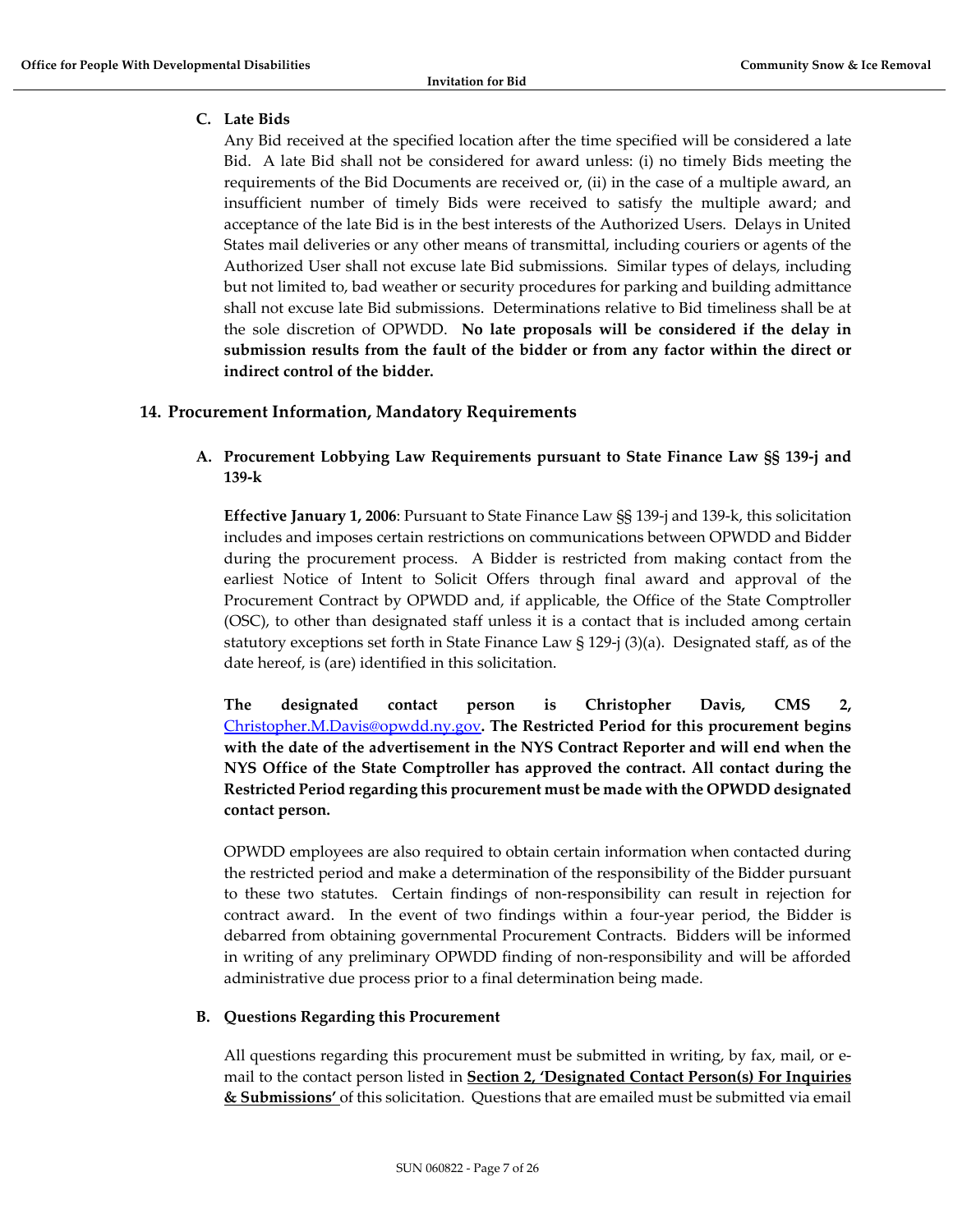address to [eny.nyc.li.contracthub@opwdd.ny.gov,](mailto:eny.nyc.li.contracthub@opwdd.ny.gov) and should reference the IFB title name and number in the subject line of the email.

OPWDD will post official answers to the questions to the Contract Reporter and the OPWDD website by the date indicated in **Section 3, 'Timetable of Proposal Due Date'.**

If a bidder discovers a possible error in this IFB, immediately notify the contact person indicated in **Section 2 'Designated Contact Person(s) for Inquiries & Submissions'**, of such error and request clarification, correction or modification to this document via email address eny.nyc.li.contracthub@opwdd.ny.gov. All inquiries concerning corrections must reference the IFB title and number in the subject line of the email, and cite the particular bid section and paragraph number in the body of the email. Prospective Bidders should note that any such notice must be given, and all clarification and exceptions including those relating to the term and conditions are to be resolved prior to the proposal submission deadline. If there is a substantial error, the entire bidders list will be notified and the IFB change will be posted on the Contract Reporter, as well as e-mail replies to all bidders. OPWDD shall make IFB modifications, provided that such modification would not materially benefit or disadvantage any particular bidder.

# <span id="page-7-0"></span>**C. OPWDD Rights**

- (1) OPWDD reserves the right to use any and all ideas presented in any response to the IFB. Selection or rejection of any proposal does not affect this right. OPWDD shall also have unlimited rights to disclose or duplicate, for any purpose whatsoever, all information or other work product developed, derived, documented or furnished by the Bidder under any agreement resulting from this IFB.
- (2) In the event of contract award, all documentation produced as part of the contract will become the exclusive property of OPWDD. OPWDD reserves a royalty free, nonexclusive, and irrevocable license to reproduce, publish, or otherwise use such documentation and to authorize others to do so.
- (3) OPWDD reserves the right to:
	- a. Reject any or all proposals received in response to this IFB (Invitation for Bid);
	- b. Withdraw the IFB at any time, at the agency's sole discretion;
	- c. Make an award under the IFB in whole or in part;
	- d. Disqualify any Bidder whose conduct or proposal fails to conform to the requirements of this IFB. Selection may also include such issues as past performance;
	- e. Seek clarifications and revisions of proposals;
	- f. Use proposal information obtained through site visits, management interviews and the State's investigation of a bidder's qualifications, experience, ability or financial standing, and any material or information submitted by the bidder in response to the agency's request for clarifying information in the course of evaluation and/or selection under the IFB;
	- g. Bidders are cautioned to verify their Bids before submission, as amendments to Bids or requests for withdrawal of Bids received by the Commissioner after the time specified for the Bid opening, may not be considered;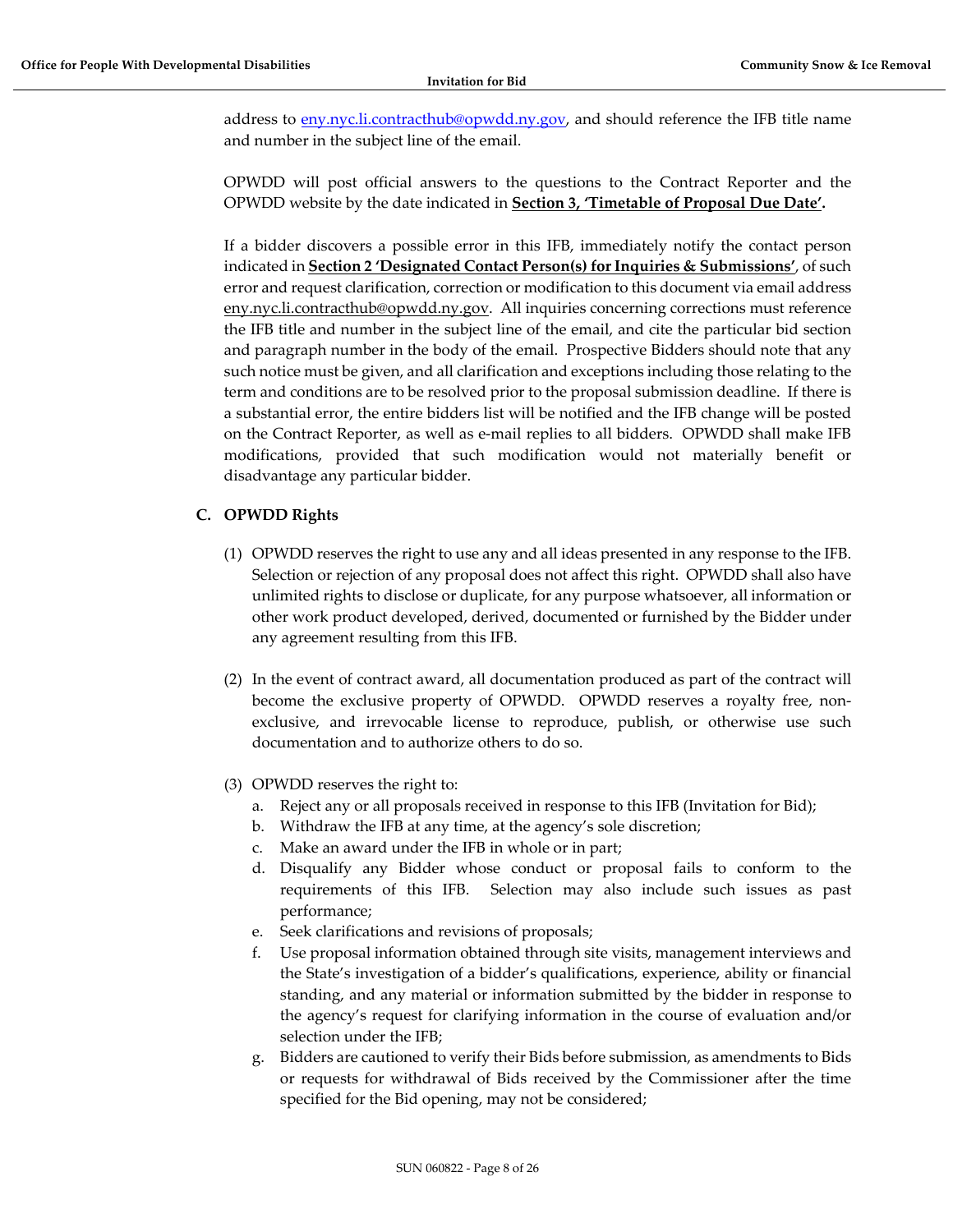- h. *Prior to the bid opening*, amend the IFB specifications to correct errors or oversights, or to supply additional information, as it becomes available;
- i. *Prior to the bid opening*, direct bidders to submit proposal modifications addressing subsequent IFB amendments;
- j. Change any of the scheduled dates, including start dates, stated herein upon notice to the Bidders;
- k. Eliminate any mandatory, non-material specifications that cannot be complied with by all of the prospective bidders;
- l. Waive any requirements that are not material;
- m. Negotiate with the successful bidder within the scope of the IFB in the best interests of the state;
- n. Conduct contract negotiations with the next responsible bidder, should the agency be unsuccessful in negotiating with the selected bidder;
- o. Utilize any and all ideas submitted in the proposals received;
- p. Unless otherwise specified in the solicitation, every offer is firm and not revocable for a period of 60 days from the bid opening; and,
- q. Require clarification at any time during the procurement process and/or require correction of arithmetic or other apparent errors for the purpose of assuring a full and complete understanding of a bidders proposal and/or to determine a bidders compliance with the requirements of the solicitation.

### <span id="page-8-0"></span>**D. Incurred Costs**

The State of New York shall not be liable for any costs incurred by a Bidder in the preparation and production of a proposal. Any work performed prior to the issuance of a fully executed contract or delivery of an order by OPWDD to the Contractor will be done only to the degree the Contractor voluntarily assumes the risk of nonpayment.

#### <span id="page-8-1"></span>**E. Content of Proposals**

To be considered responsive, a Bidder should submit complete proposals that satisfy all the requirements stated in this IFB. Proposals that do not include the listed required forms may be rejected as nonconforming.

# <span id="page-8-2"></span>**F. Period of Validity**

Each Bidder's Proposal must include a statement as to the period during which the provisions of the proposal will remain valid. All elements of the bid and proposal shall remain in effect for a minimum of 180 days.

#### <span id="page-8-3"></span>**G. Notice of Award, Debriefing and Bid Protests**

- (1) The successful Bidder or its agent shall not make any news releases or any other disclosure relating to this contract award without the explicit approval of OPWDD.
- (2) OPWDD will notify all unsuccessful Bidders, at or about the time of bid award, of the fact that their proposals were not selected. Each unsuccessful Bidder may at that time request a debriefing by OPWDD as to why its proposal was not selected. The scope of such debriefings will ordinarily be limited to the strengths and weaknesses of the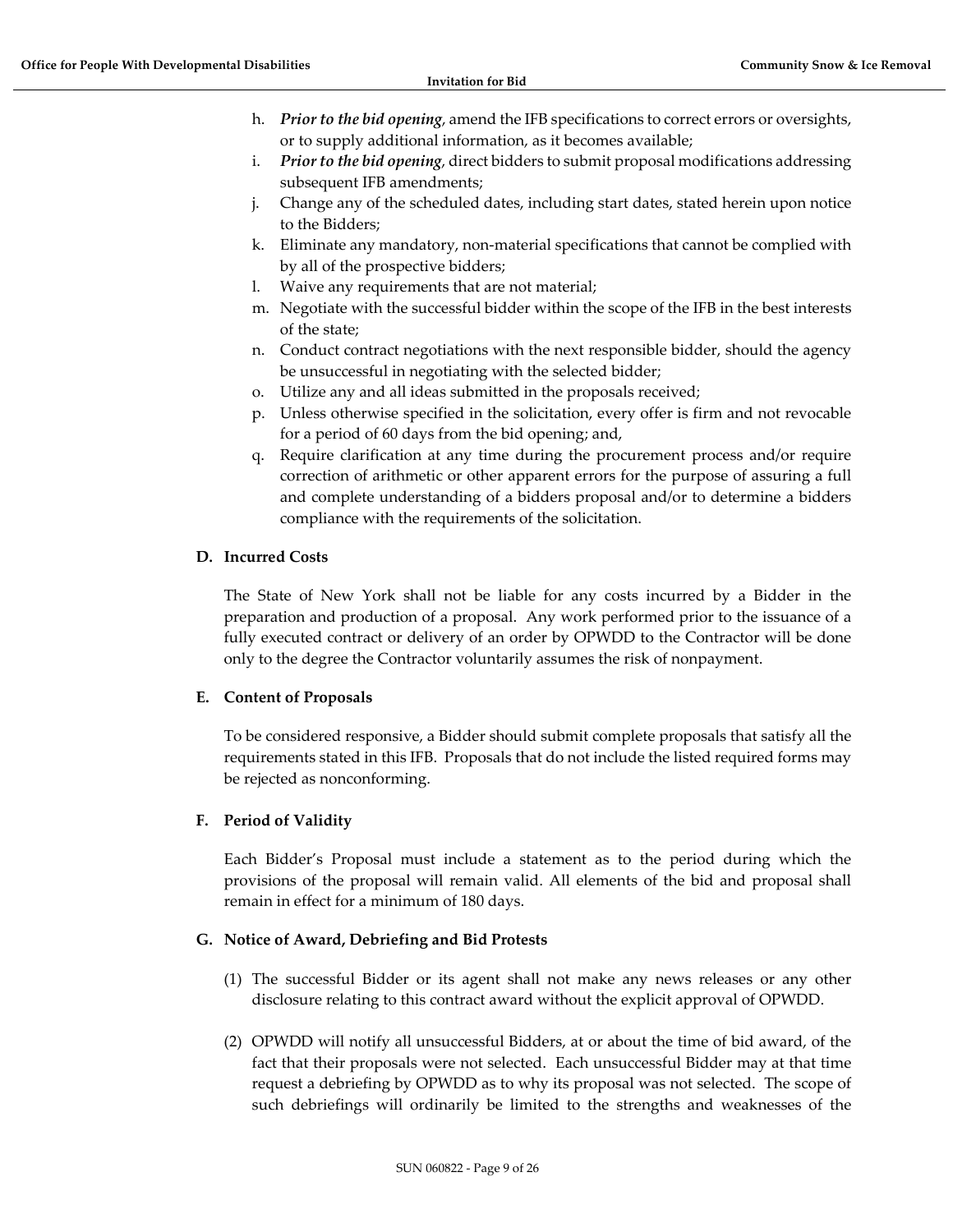individual Bidder's proposal unless the contracts resulting from this procurement have been approved by OSC.

(3) Bidders wishing to file protest of the awarding of a bid(s) must notify OPWDD, in writing, of their intent to protest the award within ten (10) working days of their receipt of notice of non-award. The protest should identify the name and number of the IFB and the award date; indicate the bidder's interpretation as to why they feel they were denied the award (i.e., summarize the deficiencies identified during the debriefing) and state their justification for the bid protest. Bid protests must be mailed to NYS OPWDD, Contract Management Unit, 44 Holland Avenue, 3rd Floor, Albany, New York 12229- 0001.

# <span id="page-9-0"></span>**H. Public Information Requirements / Confidentiality / Publication Rights**

- (1) All the proposals upon submission will become the property of OPWDD. Materials / documents produced by the Contractor in the fulfillment of its obligations under contract with OPWDD become the property of OPWDD unless prior arrangements have been made with respect to specific documents.
- (2) OPWDD will have the right to disclose all or any part of a proposal to public inspection based on its determination of what disclosure will serve the public interest. Upon approval of the contract by OSC, all terms of the contract become available to the public.
- (3) Prospective Bidders are further advised that, except for trade secrets and certain personnel information (both of which OPWDD has reserved the right to disclose), all parts of proposals must ultimately be disclosed to those members of the general public making inquiry under the New York State Freedom of Information Law (NYS Public Officers Law article 6) although proposal contents cannot ordinarily be disclosed by OPWDD prior to bid award.
	- a. Should a Bidder wish to request exception from public access to information contained in its proposal, the Bidder must specifically identify the information and explain in detail why public access to the information would be harmful to the Bidder. Use of generic trade secret legends encompassing substantial portions of the proposal or simple assertions of trade secret interest without substantive explanation of the basis therefore will be regarded as non-responsive requests for exception from public access will not be considered by OPWDD in the event of a Freedom of Information request for proposal information is received
- (4) The bidder and OPWDD agree that all communications, until the effective date of the contract, shall be made in confidence, shall be used only for purposes of the contract, and that no information shall be disclosed by the recipient party except as required by Federal or State law.
- (5) The bidder shall treat all information, in particular information relating to OPWDD service recipients and providers, obtained by it through its performance under contract, as confidential information, to the extent that confidential treatment is provided under New York State and Federal law, and shall not use any information so obtained in any manner except as necessary to the proper discharge of its obligations and securement of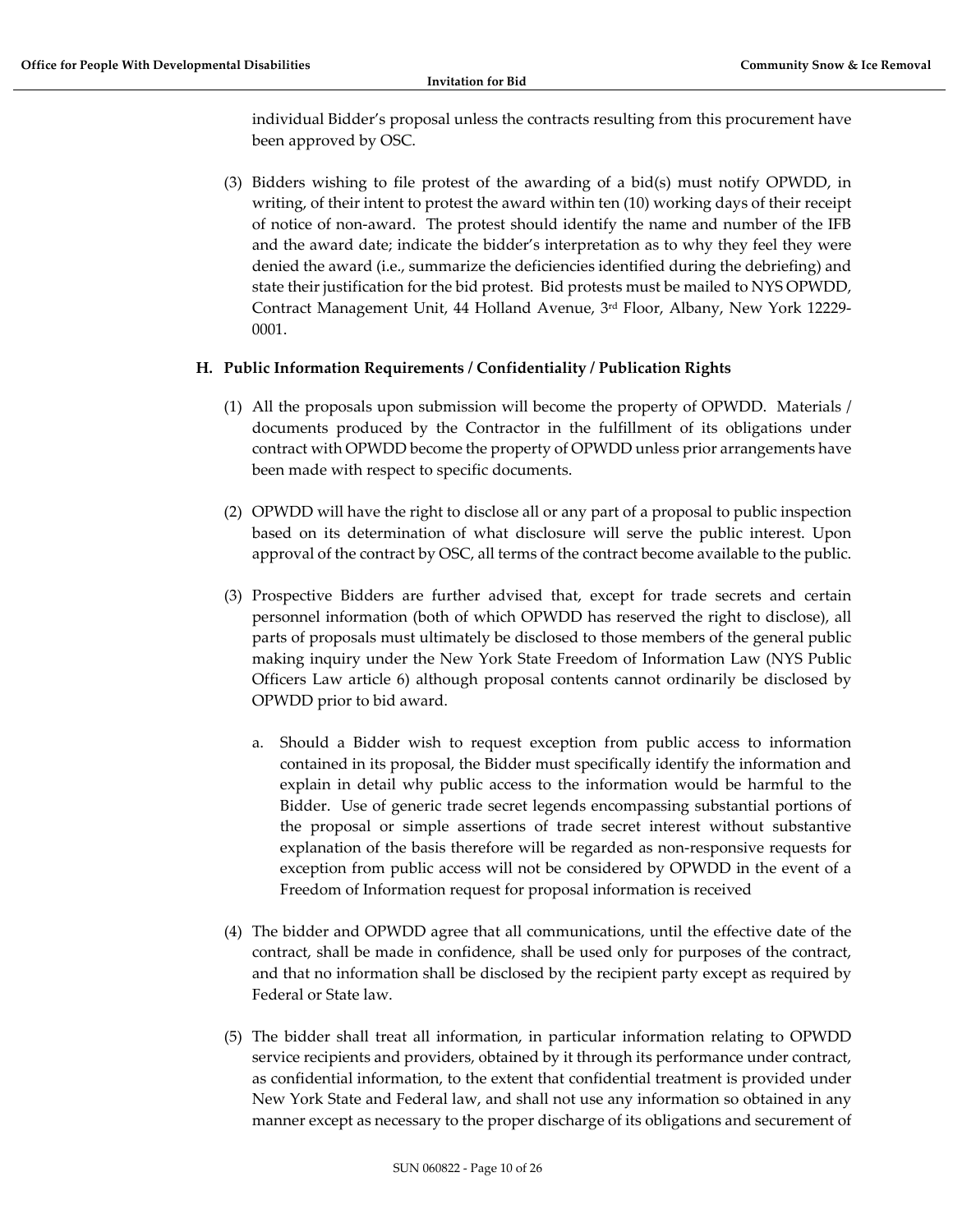its rights hereunder. Bidder is responsible for informing its employees of the confidentiality requirements of this agreement.

- (6) The Contractor may not utilize any information obtained via interaction with OPWDD in any public medium (media-radio, television), (electronic-internet), (print-newspaper, policy paper, journal/ periodical, book, etc.) or public speaking engagement without the official prior approval of OPWDD Senior Management. Contractors bear the responsibility to uphold these standards rigidly and to require compliance by their employees and subcontractors. Requests for exemption to this policy shall be made in writing, at least 14 days in advance, to OPWDD Contract Management Unit, 44 Holland Avenue (3rd Floor), Albany, New York 12229.
- (7) The Contractor agrees that no brochure, news/media/press release, public announcement, memorandum, or other information of any kind regarding the Contract shall be disseminated in any way to the public, nor shall any presentation be given regarding the Contract without the prior written approval of the OPWDD, which written approval shall not be unreasonably withheld or delayed provided, however, that Contractor shall be authorized to provide copies of the Contract and answer any questions relating thereto to any State or federal regulators or, in connection with its financial activities, to financial institutions for any private or public offering.

# <span id="page-10-0"></span>**I. Affirmative Action**

- (1) OPWDD is in full accord with the aims and effort of the State of New York to promote equal opportunity for all persons and to promote equality of economic opportunity for minority group members and women who own business enterprises, and to ensure there are no barriers, through active programs, that unreasonably impair access by Minority and Women-Owned Business Enterprises (M/WBE) to State contracting opportunities. OPWDD encourages business that are minority or woman owned, to become certified with Empire State Development.
- (2) Prospective Bidders to this IFB are subject to the provisions of Executive Law article 15- A and regulations issued there under.
- (3) Any contract in the amount of \$25,000 or more which is awarded as a result of this IFB will be subject to all applicable State and Federal regulations, laws, executive orders and policies regarding affirmative action and equal employment opportunities.
- (4) All awardees are required to comply with OPWDD's Minority and Woman-Owned Business Enterprises (M/WBE) policy. For details on requirements and procedures, including documentation required for this solicitation, please refer to the Appendix A-Supplement.

# <span id="page-10-1"></span>**J. Prime Contractor's Responsibility**

In the event the selected Bidder's proposal includes services provided by another firm, it shall be mandatory for the selected Bidder to assume full responsibility for the delivery for such items offered in the proposal. In any event, OPWDD will contract only with a Bidder, not the Bidder's financing institution or subcontractors. OPWDD reserves the right to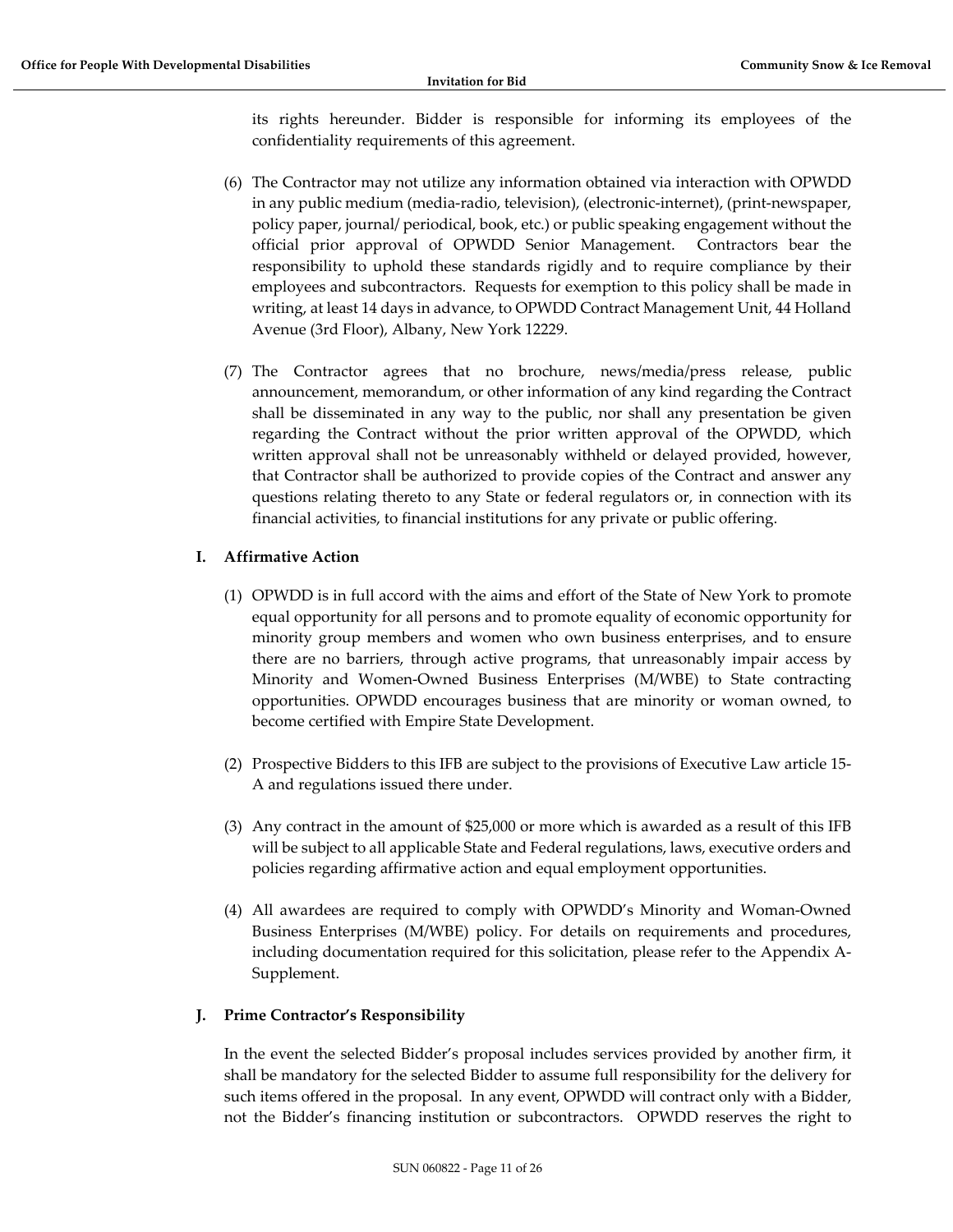review and approve all potential subcontractors. For subcontracts valued at \$100,000 and over, the subcontractors must demonstrate financial integrity and stability. In these instances, the subcontractor must complete and execute a Vendor Responsibility Questionnaire. OPWDD shall consider the selected Bidder to be the sole responsible contact with regard to all provisions of the contract resulting from this IFB.

#### <span id="page-11-0"></span>**K. Public Officer's Law Requirements**

All Bidders and their employees must be aware of and comply with the requirements of the New York State Public Officers Law, and all other appropriate provisions of New York State Law and all resultant codes, rules and regulations from State laws establishing the standards for business and professional activities of State employees and governing the conduct of employees of firms, associations and corporations in business with the State, and for applicable Federal laws and regulations of similar intent. In signing the proposal, each Bidder guarantees knowledge and full compliance with those provisions for any dealings, transactions, sales, contracts, services, offers, relationships, etc. involving the State and/or State employees. Failure to comply with those provisions may result in disqualification from the bidding process and in other civil or criminal proceedings as may be required or permitted by law. Public Officers' Law § 73 bars former State officers and employees from appearing, practicing, or rendering any services for compensation in relation to any matter before their former State agency for a period of two years from their date of termination. Additionally, there is a permanent bar against any such activity before any state agency in relation to any case, application, proceeding or transaction with which such officer or employee was directly concerned and personally participated or which was under his/her active consideration.

#### <span id="page-11-1"></span>**L. Omnibus Procurement Act**

It is the policy of New York State to maximize opportunities for the participation of New York State business enterprises, including minority and women-owned business enterprises as bidders, subcontractors, and suppliers on its procurement contracts.

Information on the availability of New York State subcontractors and suppliers is available from the Department of Economic Development, Division for Small Business, Albany, New York 12245, Tel. 518.292.5100, Fax: 518.292.5884, email: opa@esd.ny.gov.

A directory of certified minority and women-owned business enterprises is available from the NYS Department of Economic Development, Minority and Women's Business Development Division, 633 Third Avenue, New York, New York 10017, Tel. 212.803.2414, email: mwbecertification@esd.ny.gov

website: http://esd.ny.gov/MWBE/directorySearch.html

#### <span id="page-11-2"></span>**M. Contract Execution**

Awards are not final and the resultant contract is not considered executed and binding until approved by the New York State's Attorney General and Office of State Comptroller (OSC).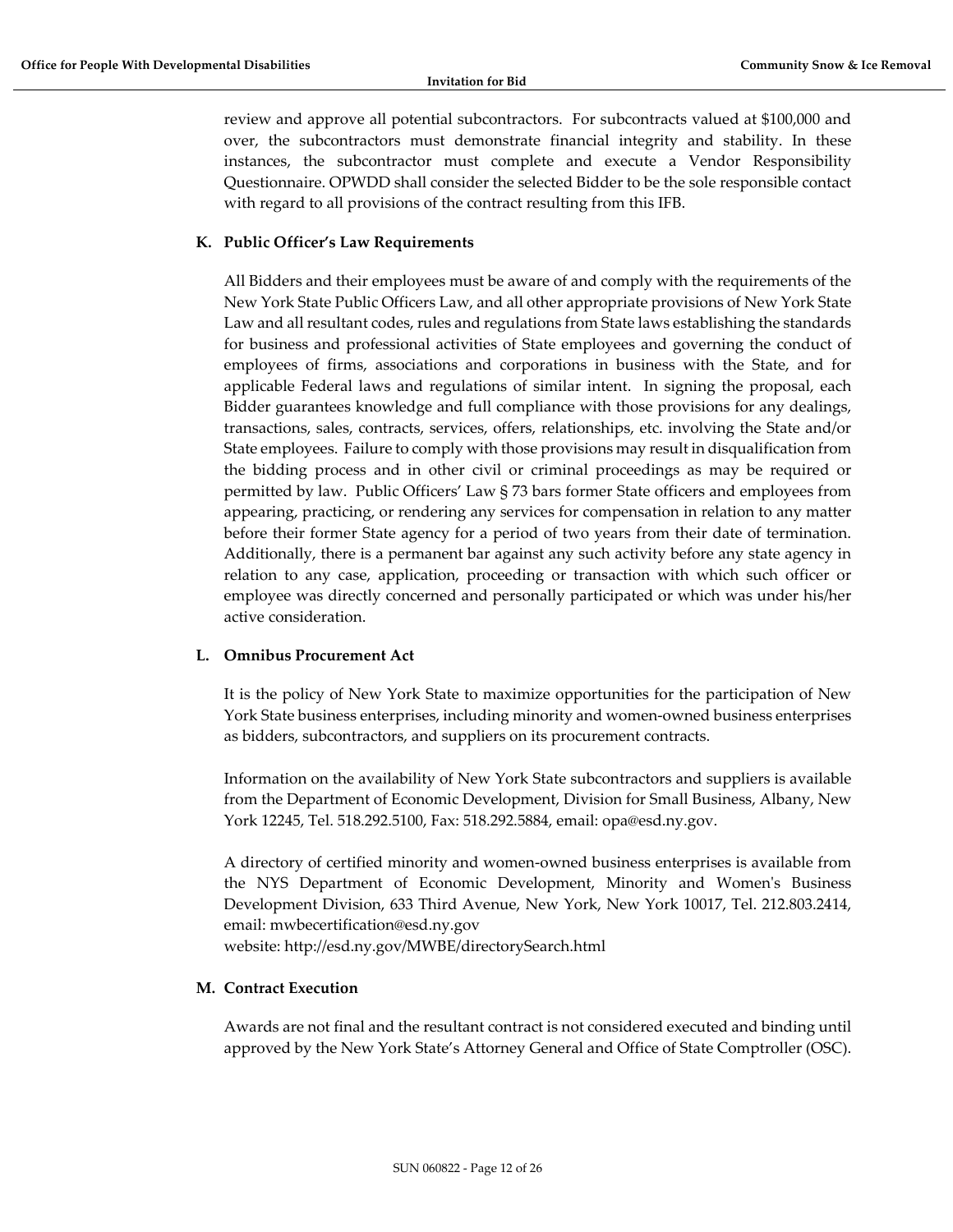### <span id="page-12-0"></span>**N. Vendor Responsibility Questionnaire**

State agencies are required under State Finance Law § 163 (3) (a) (ii), to ensure that contracts are awarded to responsible vendors. Such requirements include, but are not limited to, the Bidder's qualifications, financial stability, and integrity. The Vendor Responsibility Questionnaire is required for contracts \$100,000 and over. OPWDD will require a complete Vendor Responsibility Questionnaire with your bid proposal if the contract resulting from this procurement is valued at \$100,000 and over. Vendors/not-for-profit provider agencies are able to file the Vendor Responsibility Questionnaire (VRQ) online via the New York State VendRep System or may choose to complete and submit a paper questionnaire. To enroll in and use the New York State VendRep System, see the www.osc.state.ny.us/vendrep.

# <span id="page-12-1"></span>**O. Health Information Portability and Accountability Act (HIPAA)**

The Federal Department of Health and Human Services (HHS) established HIPAA Standards for Privacy of Individually Identifiable Health Information (The Privacy Rule). The Privacy Rule (45 CFR Part 160 and Subparts A and E of Part 164) provides the first comprehensive federal protection for the privacy of health information. The Privacy Rule is carefully balanced to provide strong privacy protections that do not interfere with patient access to, or the quality of, health care delivery. HIPAA has an impact upon how OPWDD and contractors will deal with protected health information of our consumers. Likewise, State Mental Hygiene Law § 33.13 requires disclosure of clinical records to be limited to that information necessary for health care providers to administer treatment.

### <span id="page-12-2"></span>**P. General Duties and Additional Responsibilities**

Maintain a level of cooperation with OPWDD necessary for the proper performance of all contractual responsibilities. Agree that no aspect of bidder performance under the Agreement will be contingent upon State personnel, or the availability of State resources, with the exception of all proposed actions of the bidder specifically identified in the Agreement as requiring OPWDD's approval, policy decisions, policy approvals, exceptions stated in the Agreement or the normal cooperation which can be expected in such a contractual relationship or the equipment agreed to by OPWDD as available for the project completion. Cooperate fully with any other contractor that may be engaged by OPWDD. Agree to meet periodically with OPWDD representatives to resolve issues and problems. Recognize and agree that any and all work performed outside the scope of the Agreement or without consent of OPWDD shall be deemed by OPWDD to be gratuitous and not subject to charge by the bidder.

#### <span id="page-12-3"></span>**Q. NYS Information Security Breach and Notification Act (NYS Technology Law, § 208)**

"Contractor shall comply with the provisions of New York State Information Security Breach and Notification Act (General Business Law § 889-aa; State Technology Law § 208). Contractor's negligent or willful acts or omissions, or the negligent or willful acts or omissions of Contractor's agents, officers, employees, or subcontractors."

The "New York State Information Security Breach and Notification Act" requires entities that conduct business with New York State and own or license "private" data to notify state residents affected by any security breach that results in unauthorized acquisition of the data.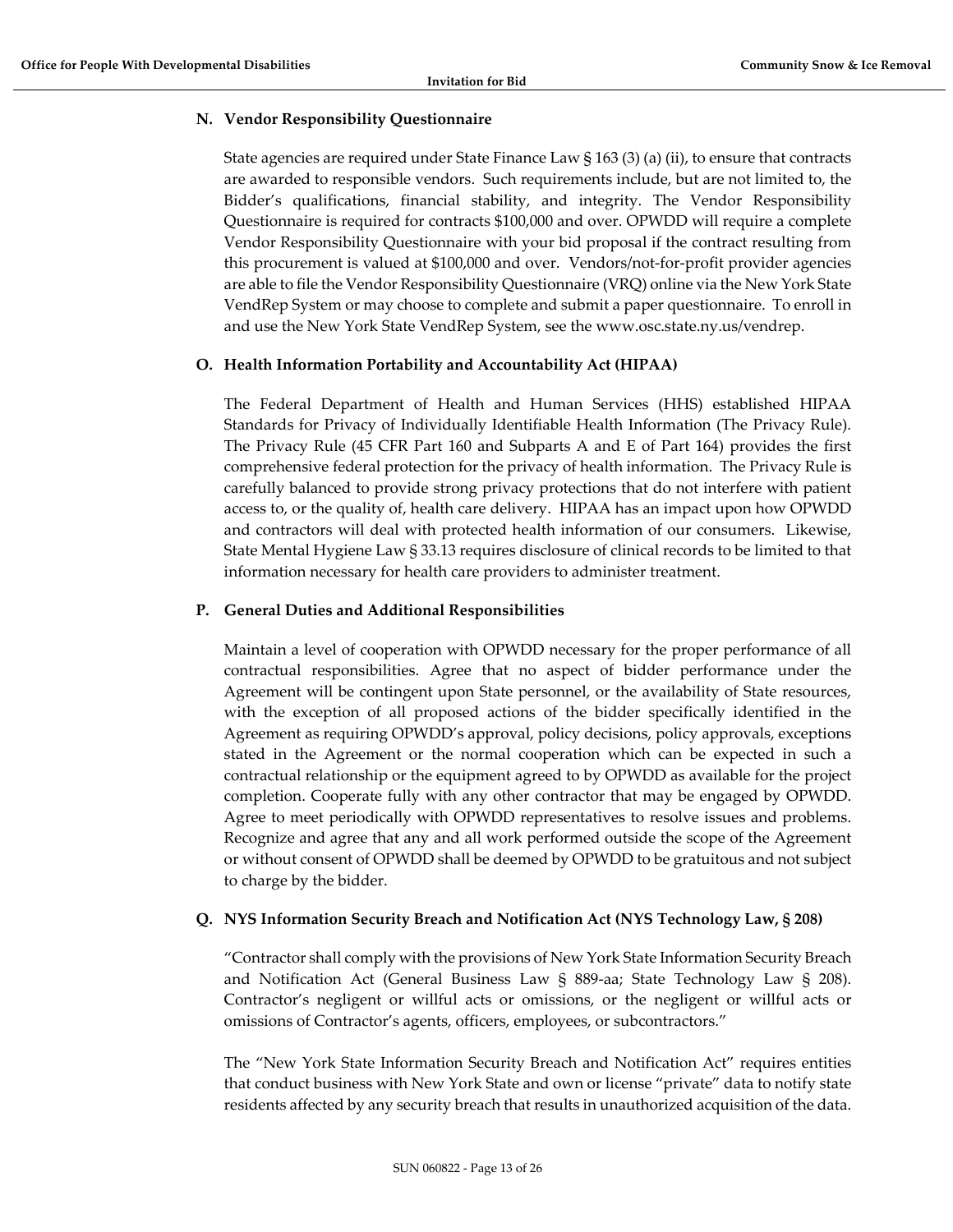"Private" data is defined as unencrypted computerized information that can identify the individual, combined with one of the following data elements: (a) social security number, (b) driver's license or non-driver identification number" or (c) financial account information such as credit card or debit cards numbers in combination with access codes or PIN numbers. (Private data is considered unencrypted when either identifying information or the data element is not encrypted or is encrypted with a key that has been acquired).

The Act authorizes the State Attorney General to sue a business violating the statute in order to recover damages for actual costs or losses, including consequential financial losses incurred by persons entitled to notification. If a business engages in knowing or reckless violations, the court can impose a civil penalty of the greater of \$5,000 or \$10 per instance of failed notification up to \$150,000. The remedies provided by this section shall be addition to any lawful remedy available, possibly permitting private actions.

# <span id="page-13-0"></span>**R. Nondiscrimination in Employment in Northern Ireland: MacBride Fair Employment Principles**

In accordance with State Finance Law § 165, the bidder, by submission of this bid, certifies that it or any individual or legal entity in which the bidder holds a 10% or greater ownership interest, or any individual or legal entity that holds a 10% or greater ownership in the bidder interest has no business operations in Northern Ireland. If the bidder or any of its aforementioned affiliations has business operations in Northern Ireland, then they shall take lawful steps in good faith to conduct any business operations that it has in Northern Ireland in accordance with the MacBride Fair Employment Principles relating to nondiscrimination in employment and freedom of workplace opportunity regarding such operations in Northern Ireland, and shall permit independent monitoring of their compliance with such Principles.

# <span id="page-13-1"></span>**S. Bidder's Certification of Compliance with State Finance Law § 139-k (5)**

In accordance with New York State Finance Law § 139-k (5), the bidder, by submission of this bid, certifies that they are subject to the provisions of State Finance Law §§ 139-k and 139-j and all information provided to OPWDD with respect to State Finance Law § 139-k is complete, true, and accurate.

# <span id="page-13-2"></span>**T. Bidder's Affirmation of Understanding and Agreement pursuant to State Finance Law § 139-j (3) and § 139-j (6)(b)**

The bidder, by submission of this bid, certifies that it understands and agrees to comply with the procedures of OPWDD as it relates to permissible contracts as required by State Finance Law 139-j (3) and 139-j (6)(b).

# <span id="page-13-3"></span>**U. Bidder Disclosure of Prior Non-Responsibility Determinations**

New York State Finance Law § 139-k (2) obligates the Office for People With Developmental Disabilities (OPWDD) to obtain specific information regarding prior non-responsibility determinations with respect to State Finance Law §139-j. This information must be collected in addition to the information that is separately obtained pursuant to State Finance Law §163(9). In accordance with State Finance Law § 139-k, bidders must disclose whether there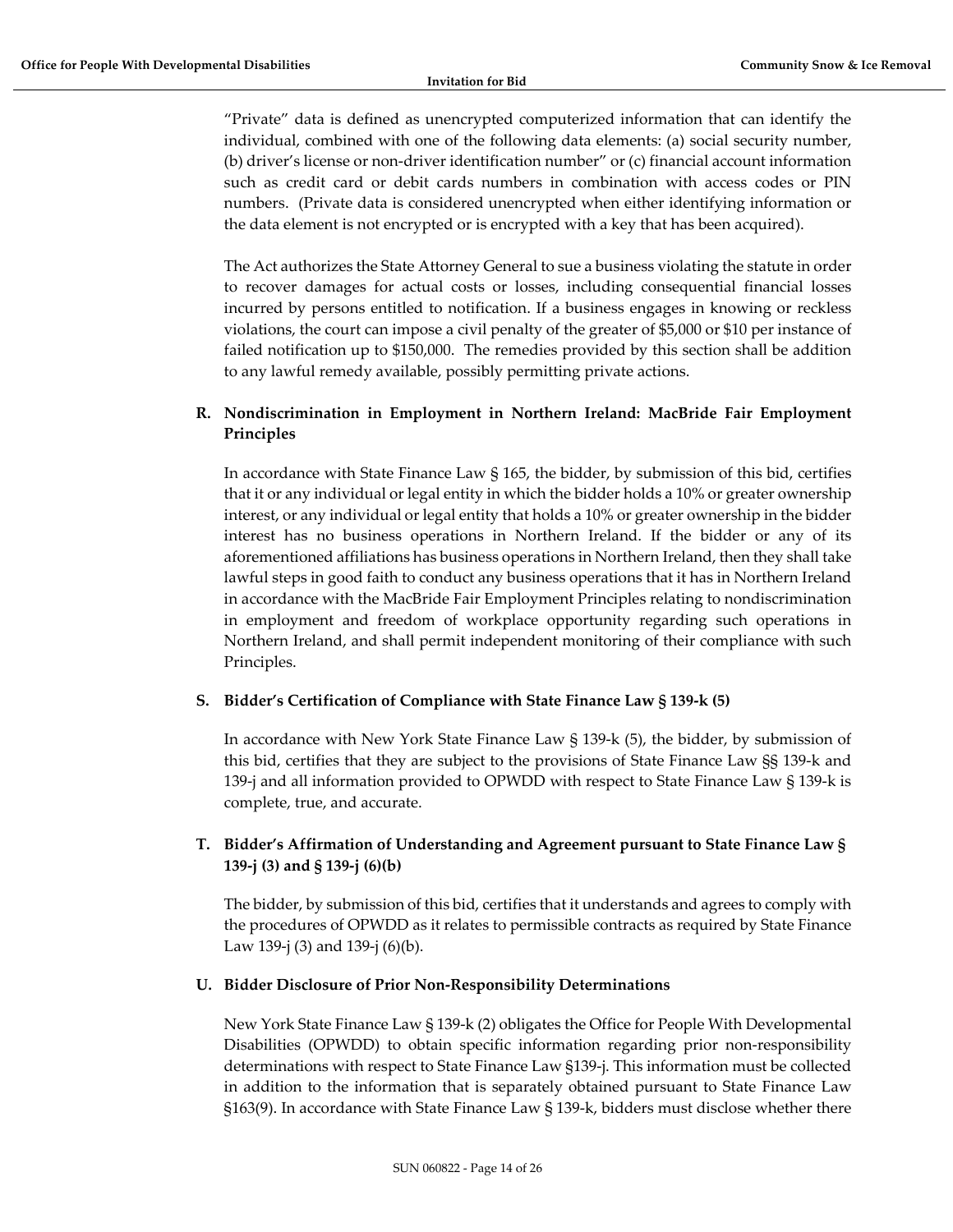has been a finding of non-responsibility made within the previous four (4) years by any Governmental Entity due to: (a) a violation of State Finance Law § 139-j or (b) the intentional provision of false or incomplete information to a Governmental Entity. State Finance Law § 139-j sets forth detailed requirements about the restrictions on contacts during the procurement process. A violation of State Finance Law §139-j includes, but is not limited to, an impermissible contact during the restricted period (e.g., contacting a person or entity other than the designated contact person(s), when such contact does not fall within one of the exemptions).

As part of its responsibility determination, State Finance Law § 139-k (3) mandates consideration of whether a bidder fails to timely disclose accurate or complete information regarding the above non-responsibility determination. In accordance with law, no Procurement Contract shall be awarded to any bidder that fails to timely disclose accurate or complete information under this section, unless a finding is made that the award of the Procurement Contract to the bidder is necessary to protect public property or public health safety, and that the bidder is the only source capable of supplying the required Article of Procurement within the necessary timeframe.

The bidder, by submission of its bid certifies that no government entity has made a finding of non-responsibility regarding the individual or entity seeking to enter into this procurement contract. If the individual or entity has had a finding of non-responsibility due to a violation of State Finance Law 139-j or due to the intentional provision of false or incomplete information submitted to a government entity, then the said individual or entity must provide a detailed statement regarding the finding.

Additionally, the bidder by submission of its bid certifies that no government entity has ever terminated or withheld a procurement contract from the individual or entity seeking to enter into this procurement contract due to the intentional provision of false or incomplete information. If the individual or entity has been terminated or withheld from a procurement contract, then said individual or entity must provide a detailed statement regarding the finding.

# <span id="page-14-0"></span>**V. Non-Collusive Bidding Certification**

In accordance with State Finance Law § 139-d, the bidder by submission of this bid certifies that they and each person signing on behalf of the bidder certifies, and in the case of joint proposal, each party thereto certifies as to its own organization, under penalty of perjury, that to the best of his knowledge and belief:

- 1. The prices in this proposal have been arrived at independently, without collusion, consultation, communication, or agreement, for the purposes of restricting competition, as to any matter relating to such prices with any other bidder or with any competitor, and
- 2. Unless otherwise required by law, the prices which have been quoted in this proposal have not been knowingly disclosed by the bidder and will not knowingly be disclosed by the bidder prior to opening, directly or indirectly, to any other bidder or to any competitor; and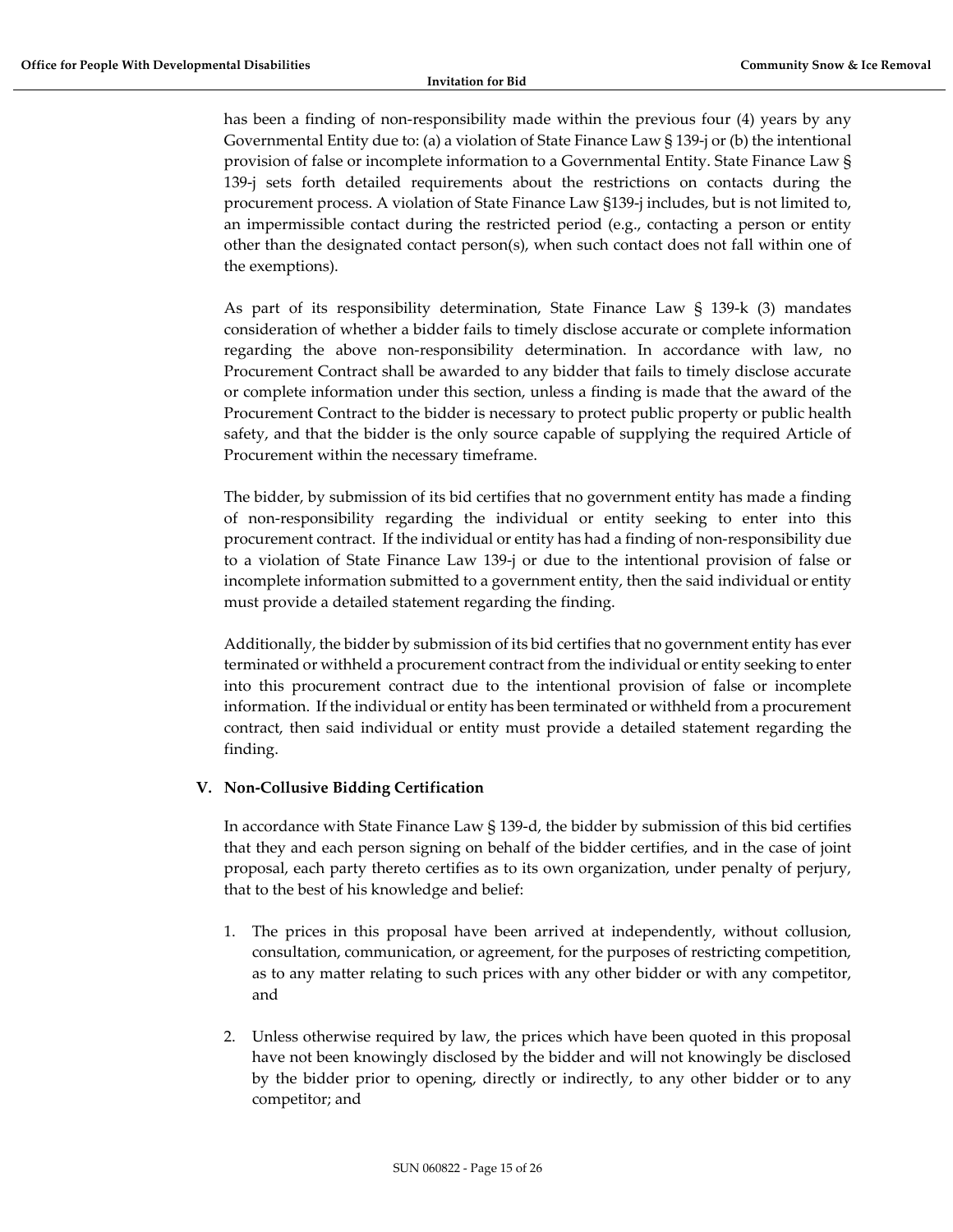3. No attempt has been made or will be made by the bidder to induce any other person, partnership, or corporation to submit or not to submit a proposal for the purpose of restricting competition.

#### <span id="page-15-0"></span>**W. Public Officers Law Certification**

In accordance with Public Officers Law  $\S$  73(4)(a)(i) no State employees shall sell any goods or services having a value in excess of twenty-five dollars to any State agency, unless such goods and services are provided pursuant to an award or contract letter after public notice and competitive bidding.

By submission of this bid, the bidder certifies that no employee, owner or individual otherwise associated with the bidder was ever a New York State officer or employee, or if they were ever or currently a New York State officer or employee, their organization pursued and awarded this contract through a competitive bidding process in compliance with the Public Officers Law 73(4)(a)(i).

Public Officers Law § 73(8)(a)(i) provides that no person who has served as a State officer or employee shall, within a period of two years after termination of such service or employment, appear or practice before such State agency or receive compensation for any services rendered by such former officer or employee on behalf of any person, firm, corporation, or association in relation to any case, proceeding, or application or other matter before such agency.

By submission of this bid, the bidder certifies that no employee, owner or individual otherwise associated with the bidder was ever a New York State officer or employee, or they are formerly a New York State officer or employee and any past employment with the State occurred prior to the two-year prohibition period and as a result their organization is in compliance with the Public Officers Law (8)(a)(i).

#### <span id="page-15-1"></span>**X. Bidder's Affirmation of Understanding Pursuant to State Labor Law § 201-g**

By submission of this bid, each bidder and each person signing on behalf of any bidder certifies, and in the case of a joint bid each party thereto certifies as to its own organization, under penalty of perjury, that the bidder has and has implemented a written policy addressing sexual harassment prevention in the workplace and provides annual sexual harassment prevention training to all its employees. Such policy shall, at a minimum, meet the requirements of Labor Law § 201-g.

# <span id="page-15-2"></span>**15. Consumer Safety Information**

OPWDD provides services to individuals exhibiting Pica, which is a medical disorder characterized by an appetite for largely non-nutritive substances, e.g., cigarette butts, paper, gum, etc. Attention to the sanitation and cleanliness of the areas surrounding OPWDD's state operated program sites and residential buildings is very important to the health and safety of those we serve. Please ensure care is taken to properly dispose of cigarette butts and rubbish while on OPWDD property.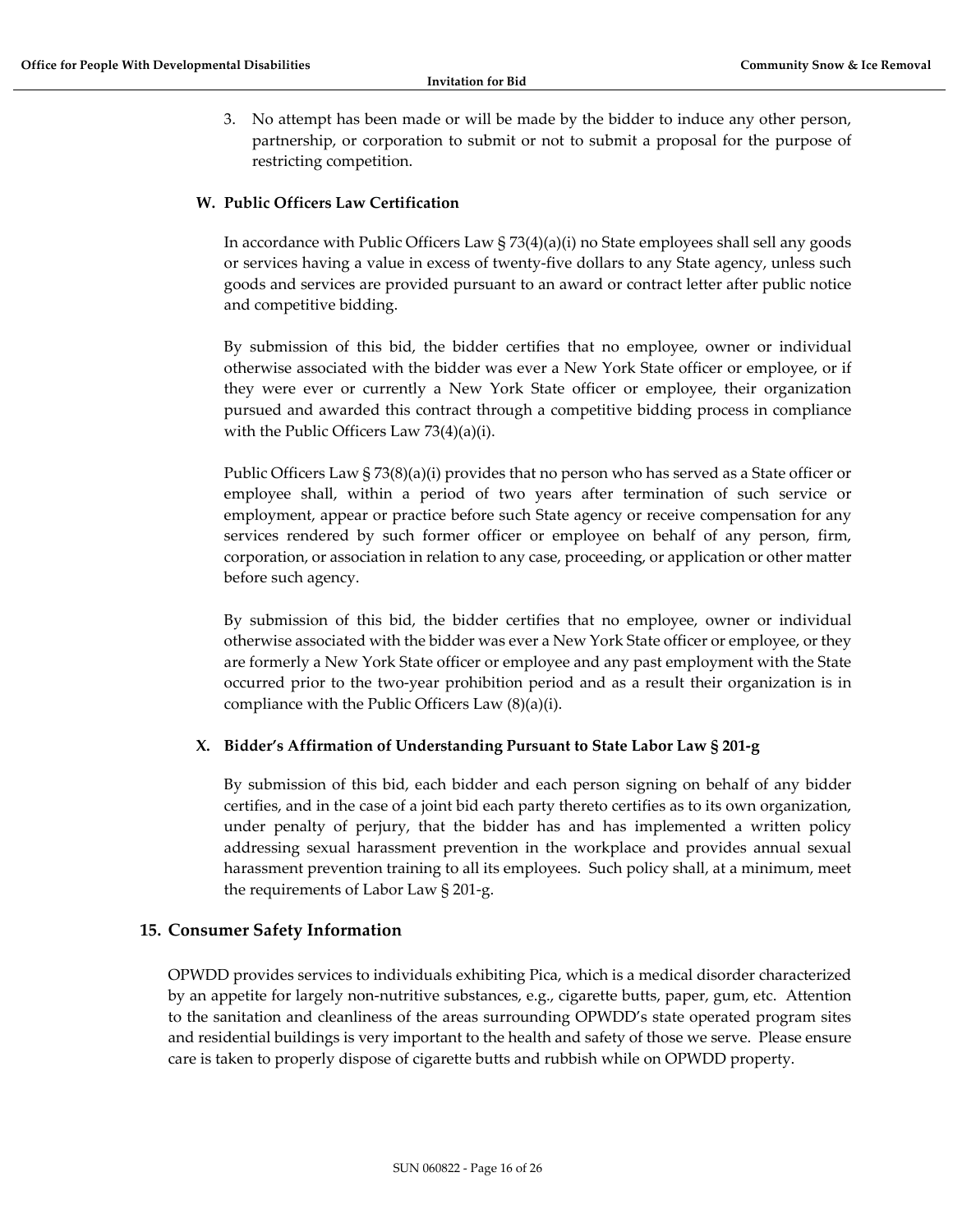OPWDD property has special receptacles for cigarette butt disposal. Contractor and subcontractor employees shall use these receptacles and throw trash in garbage cans or dumpsters. Compliance with this policy is appreciated.

# <span id="page-16-0"></span>**16. Consultant Disclosure**

Effective June 19, 2006, contractors doing business with the State of New York in a "consulting" capacity will be required to file forms disclosing, by employment category, the number of persons employed by them and their subcontractors (if any) as a consulting firm or an individual consultant; the number of hours worked; and the monetary compensation received from the State of New York for work performed by these employees. Reporting will be required via the utilization of two separate forms – "Form A" and "Form B".

In general, however, Form A is to be completed once upon initial contract award and is used to report "planned employment". Form B is required annually and reports on "actual employment figures" for the preceding state fiscal year. The New York State fiscal year commences on April 1st and concludes on March 31st.

# <span id="page-16-1"></span>**17. Evaluation Criteria: Method of Award**

**OPWDD will select the responsible and responsive bidder that will provide the lowest TOTAL ESTIMATED COMBINED COST PER SEASON for each cluster. There are five clusters up for bid. Bidder may bid on any or all of the clusters. Awards will be made per cluster. A bidder may win one or multiple clusters. If the bidder wishes to bid on a cluster, all sites within each cluster must be bid on. One or more contracts may be awarded. If awarded a cluster, all sites included in a cluster are to be serviced by the winning bidder.** 

**TOTAL ESTIMATED COMBINED COST PER SEASON for each cluster will be calculated by adding the Snow Removal Price Per Event in column (A), and De-Icer Application Price Per Event in column (B) for each site and then entering the Event Total for each site in the corresponding Column C (A+B=C). Column C will be multiplied by 40 (estimated number of events per season) and entered in corresponding column (D) Estimated Season Total. For each cluster, the amounts in Column D are added and the sum entered as Total Estimated Combined Cost Per Season in the lower right-hand box of each cluster.** 

**Only proposals judged to be responsive to the submission requirements set forth in this IFB will be evaluated. OPWDD reserves the right to reject any and all offers. Do not alter the Cost Proposal Form in any way as doing so may disqualify your bid. Be sure to include the completed Summary & Signature Page (page 25) of the Cost Proposal Form when submitting.** 

**Should mathematical errors be made by the Bidder when calculating the Total Estimated Combined Cost Per Season, the award will be based on the Snow Removal Price Per Event and the De-Icer Application Price Per Event provided for each site within each cluster being bid on.** 

**In the event of a tie bid, the award will be made by random selection.**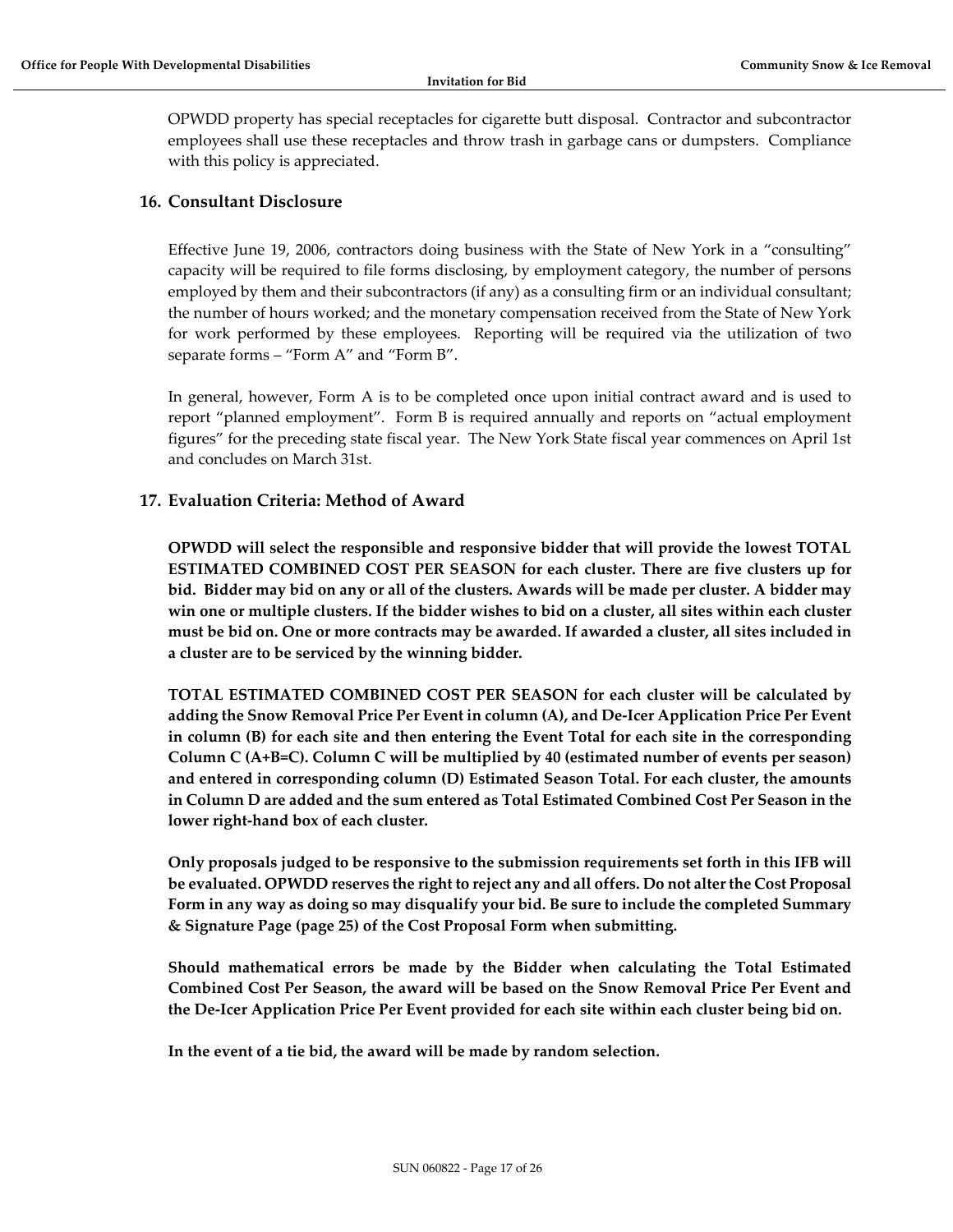# **Qualifications & Scope of Work**

<span id="page-17-0"></span>The following specifications cover Snow and Ice Removal for OPWDD sites in Essex, Hamilton, and St. Lawrence Counties, as listed in the Cost Proposal Form. The Day Treatment Centers and residences are used and occupied by a developmentally disabled population including some individuals who are medically or physically disabled, as well as some who are confined to wheelchairs.

Snow removal shall automatically commence at the accumulation of 4 inches at the contracted site. It is the Contractor's sole responsibility to ensure they are aware of when each site on this contract has accumulated 4 inches of snow. All driveways and parking areas shall be accessible by 6:30AM and cleared of accumulation/drifting by 2:30PM every day. The House/Program Manager or designee has the right to call for additional service as deemed necessary for safety concerns. Service shall be provided 7 days per week and 24 hours per day.

The Contractor's employees will adhere to all OPWDD policies and regulations, including but not limited to smoking, parking, etc.

# **Detailed Specifications**

### **A. Snow Removal**

Snow shall be removed by plowing, shoveling, or blowing as necessary. It is the Contractor's responsibility to clear snow from entire driveways, parking areas, driveway exits, fire exits, egress walkways, egress paths on decks, steps, generator access, dumpsters, mailboxes, fire hydrants and fuel delivery paths. An area no less than 36 inches wide must be cleared for all walkways and paths to accommodate wheelchairs.

Walkways or paths may be across non-paved areas to allow for emergency egress from the site. It is the Contractor's responsibility to know where these paths are required and to clear these paths along with all other areas of snow removal. Driveways, parking areas, and parking exits are to remain open and at full width and visibility throughout the contract period.

Snow shall be removed to a storage area designated by the House/Program Manager or designee. Banking of snow shall be limited in height so as not to restrict visibility at the entrance to the roadway. Snow shall not be pushed against houses, vehicles, buildings, entranceways, sidewalks, exit doors, fire hydrants, trash receptacles, garage doors, shrubbery, trees, or emergency generators. Care must be taken to not damage or push snow on adjoining properties. Snow shall not be placed where it blocks public walks.

Where applicable, all snow must be cleared from the length of the municipal sidewalk for which that site is responsible. No sidewalks shall be blocked by snowbanks. Any fines, penalties, or assessments resulting from failure to clear municipal sidewalks as required by local law shall be charged to the Contractor. The Contractor may, for the duration of each snow season, place  $3' - 4'$  tall reflector type markers at important locations. Contractor equipment shall not be left at the respective sites after snow removal for a specific storm has been completed.

**\*\*Speculator Day Hab** No plowing is required for the Speculator Day Hab Center featured in Cluster 5 of the Cost Proposal Form. This service is performed by the property's landlord who is also responsible for the application of de-icing materials where plowed.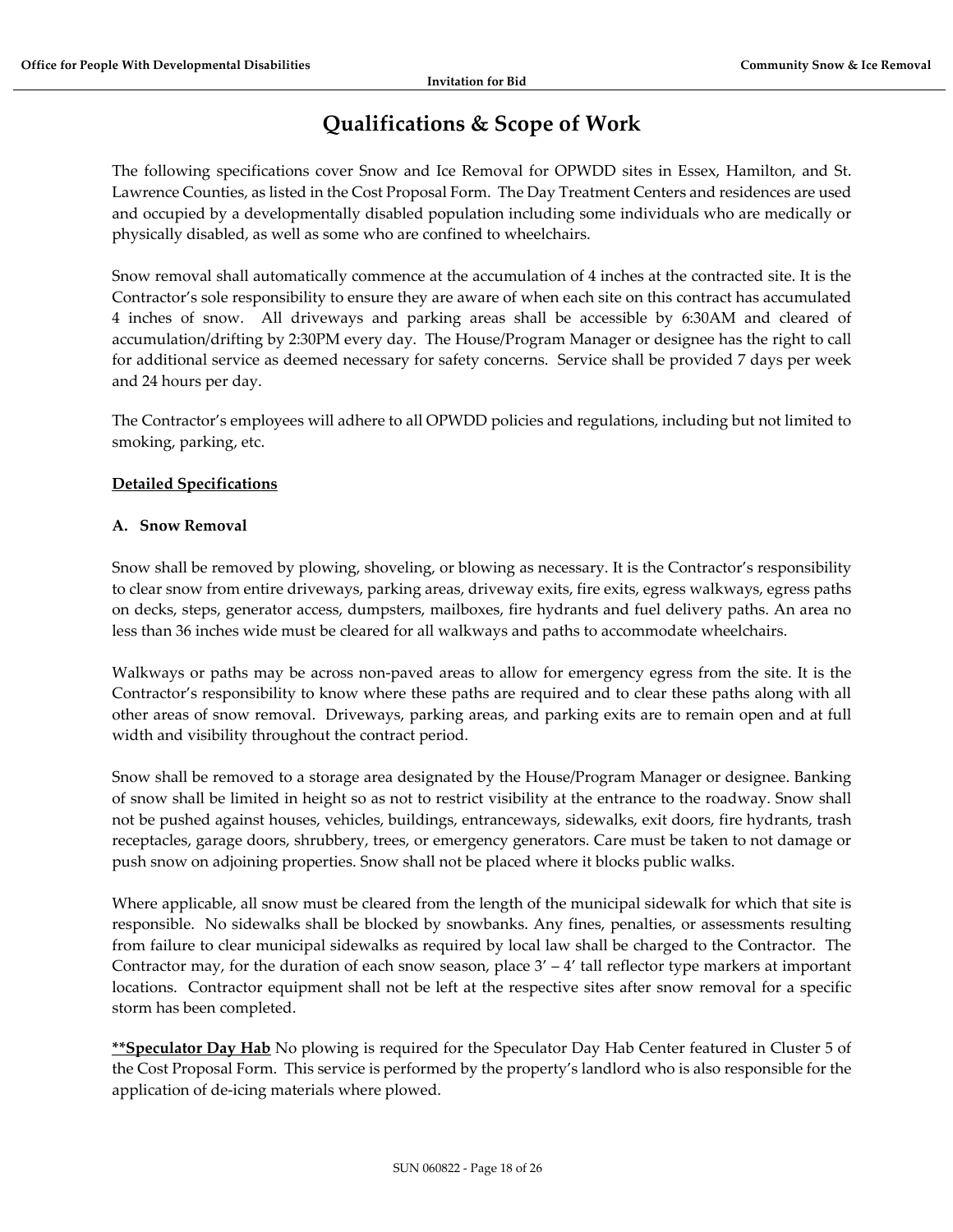## **B. Ice Removal**

De-icing materials shall be supplied by Contractor and applied to all surfaces immediately where snow has been cleared by the Contractor. De-Icing may be performed as a stand-alone process at the request of the House Manager/Program Manager or designee following an ice storm, sleet, melting snow that refreezes, etc. Salt/sand may be used on asphalt driveways, driveway exits, and all parking areas. *NOTE: Sodium chloride (rock salt) is not to be used on decks or concrete areas.* 

Contractor shall supply all appropriate Material Safety Data Sheets (MSDS) to each contracted site's Program/House Manager or designee.

### **C. Contractor Damages**

Only qualified operators and proper equipment will be used along with special efforts to prevent abuse and damage to surfaces of paved roads, walks, curbs, barriers, landscape effects, and grass areas. The Contractor shall be responsible for the repair of all damage to property, landscape, walkways, or any structures of the State or neighboring properties caused by the contractor's employees or equipment.

The Contractor shall be responsible for, and will be notified by OPWDD of, all damage to buildings, curbing, walkways, fences, signs, trees, shrubbery, etc. as it is discovered and until the end of the snow season. At the end of the snow season, the Contractor shall be solely and wholly financially liable for any reported damage and shall comply with the instruction of the Plant Superintendent, House/Program Manager, or designee in returning the property to its pre-season condition.

The Contractor must complete all damage repairs by April 30<sup>th</sup> of the calendar year. If the repairs are not completed by that time, OPWDD may find an alternative Contractor to complete the repairs. The cost for these repairs will be billed to the Contractor that caused the damage or reduce payment for the total cost incurred.

If Contractor causes damage to a staff or State-owned vehicle, the Contractor must notify the House/Program Manager, or designee immediately. Contractor will be responsible to report the damage to their private insurance company and exchange insurance information with the staff person if it was a personal vehicle.

# **D. Additional Requirements**

Contractor must be available for call-in by the House/Program Manager or designee if snow accumulation or drifting snow restricts travel on driveways, parking areas, or driveway exits. Response time shall be within two (2) hours of call. Contractor must provide a phone number for accepting calls 24 hours per day and 7 days per week.

Contractor must call house 30 minutes prior to expected arrival in order to allow staff adequate time to clear and move vehicles parked in snow removal areas. Under no circumstance shall the Contractor move any vehicles, personal or State owned. If vehicles block the driveway or parking areas, every effort must be made to have staff at the sites move vehicles in order to allow a complete clearing of parking areas and walkways. The Contractor is not responsible to shovel out vehicles. There may be occasions where staff are unable to move vehicles due to staffing levels. In such cases, Contractor is to clear snow as best they can and inform House/Program Manager or designee.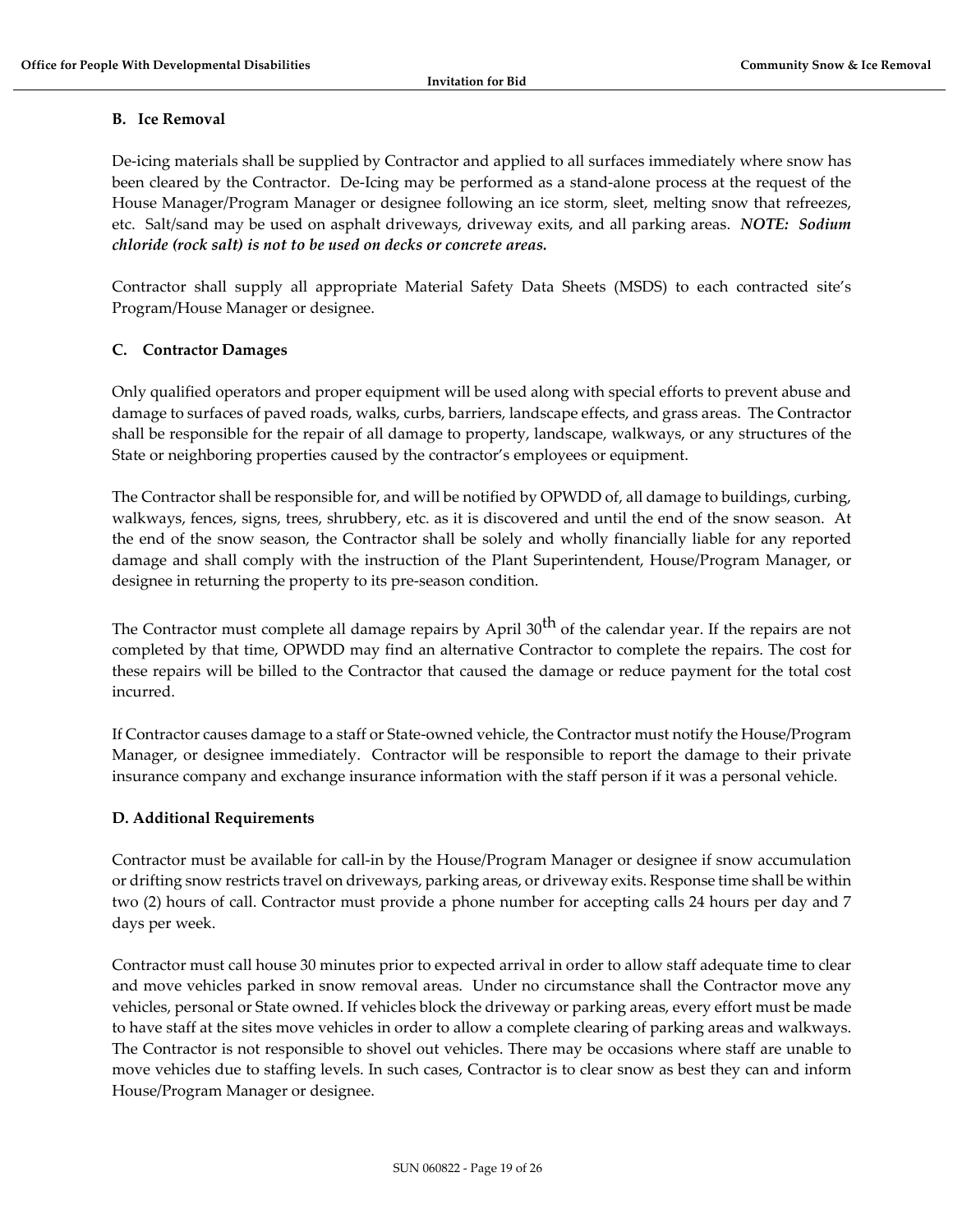Contractor is to adhere to local/state noise control ordinances/laws and is responsible to follow all State, local and municipal codes regarding the plowing of snow from OPWDD property and roadways. Contractor must possess and provide, at no cost to the State, appropriate licenses and permits associated with the provision of snow and ice control services.

Pursuant to the conditions above, the method of snow removal, equipment used, and plan of action shall be up to the Contractor's discretion.

In the event the Contractor fails to remove snow, within the time frames listed above and the OPWDD is required to procure services from another vendor, the Contractor may be held liable for any costs over and above the contractual price for the site(s) involved. In such a situation, the cost for these repairs will be billed to the Contractor that caused the damage or reduce payment for the total cost incurred.

### **E. Non-Covered Services**

Snow removal from designated storage areas with heavy equipment is not covered under this contract. These services may be contracted out separately or procured through Purchase Orders separate from this contract by the OPWDD Business Office and OPWDD Work Control Office.

### **Accounting:**

### **A. Job Tickets:**

Job tickets **are not required**; however, OPWDD reserves the right, at the discretion of the OPWDD Business Office, to implement their use. If implemented, the Contractor would be required to complete a job ticket to be presented to the House Manager, Program Manager or designee upon completion of each service who will sign job tickets if service is satisfactory. Job tickets will then be provided, as directed, to the OPWDD Business Office for payment to be made. If the use of job tickets is implemented, it is recommended to be a three-part form with the following information recorded on each job ticket:

- 1. The name of the site
- 2. The type of service completed
- 3. The date of service
- **4. Whether the service was automatically triggered per specifications or OPWDD requested**
- 5. The signature of House/Program Manager or designee

One copy of the job ticket is to remain at the site serviced. One copy of the signed job ticket is to accompany the invoice for services. The signed ticket acts as verification of services, a requirement for payment. One copy is for your files.

#### **B. Prevailing Wages**:

Prevailing Wages apply to this contract. The PRC number for this contract is PRC#2022900190. A copy of Contractor's certified payroll is required to be submitted with invoices prior to payment for services rendered.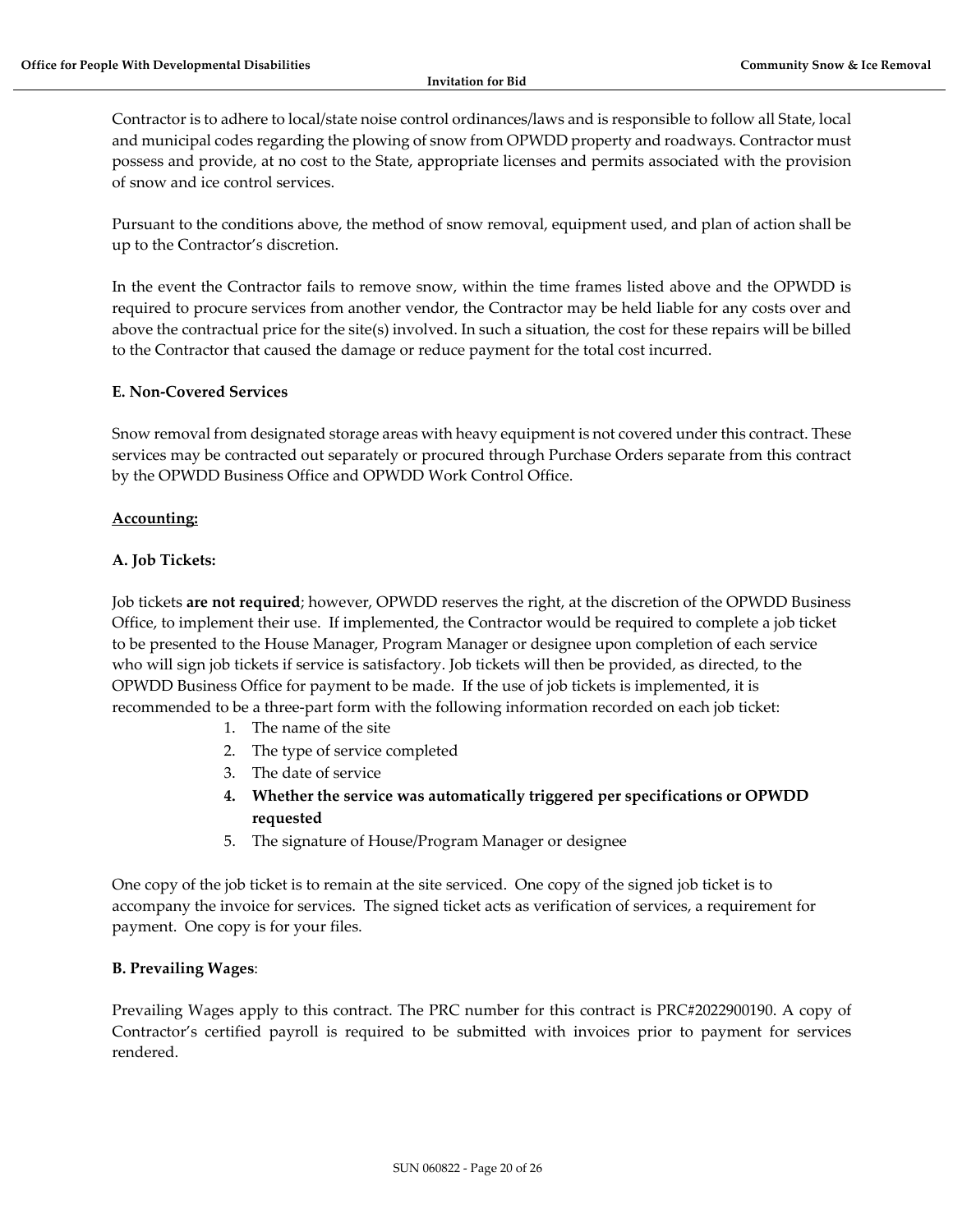## **C. Invoices:**

Invoices must indicate invoice number, PO# OPD01- , contract number, cluster number, the name of the site, the date of service and the type of service rendered. An invoice may be submitted for a single site or multiple sites, as long as each site is itemized on the invoice. When required, as specifically implemented by the Business Office, invoices must have a signed Job Ticket attached. Invoices are to be submitted for payment within thirty (30) days of service to:

**OPWDD SUNMOUNT DDSOO Unit ID: 3660240 C/O NYS OGS BSC Accounts Payable Bldg. 5, 5th Floor 1220 Washington Ave. Albany, New York 12226-0900**

The state of New York may require the Contractor to submit billing invoices electronically. eInvoicing information may be found at: <https://bsc.ogs.ny.gov/nys-vendors>

# **D. Payment:**

Payments will be made based on actual services rendered.

Payment for invoices submitted by the Contractor shall only be rendered electronically unless payment by paper check is expressly authorized by the head of the State Agency, in the sole discretion of the head of such State Agency, due to extenuating circumstances. Such electronic payment shall be made in accordance with OSC's procedures and practices to authorize electronic payments.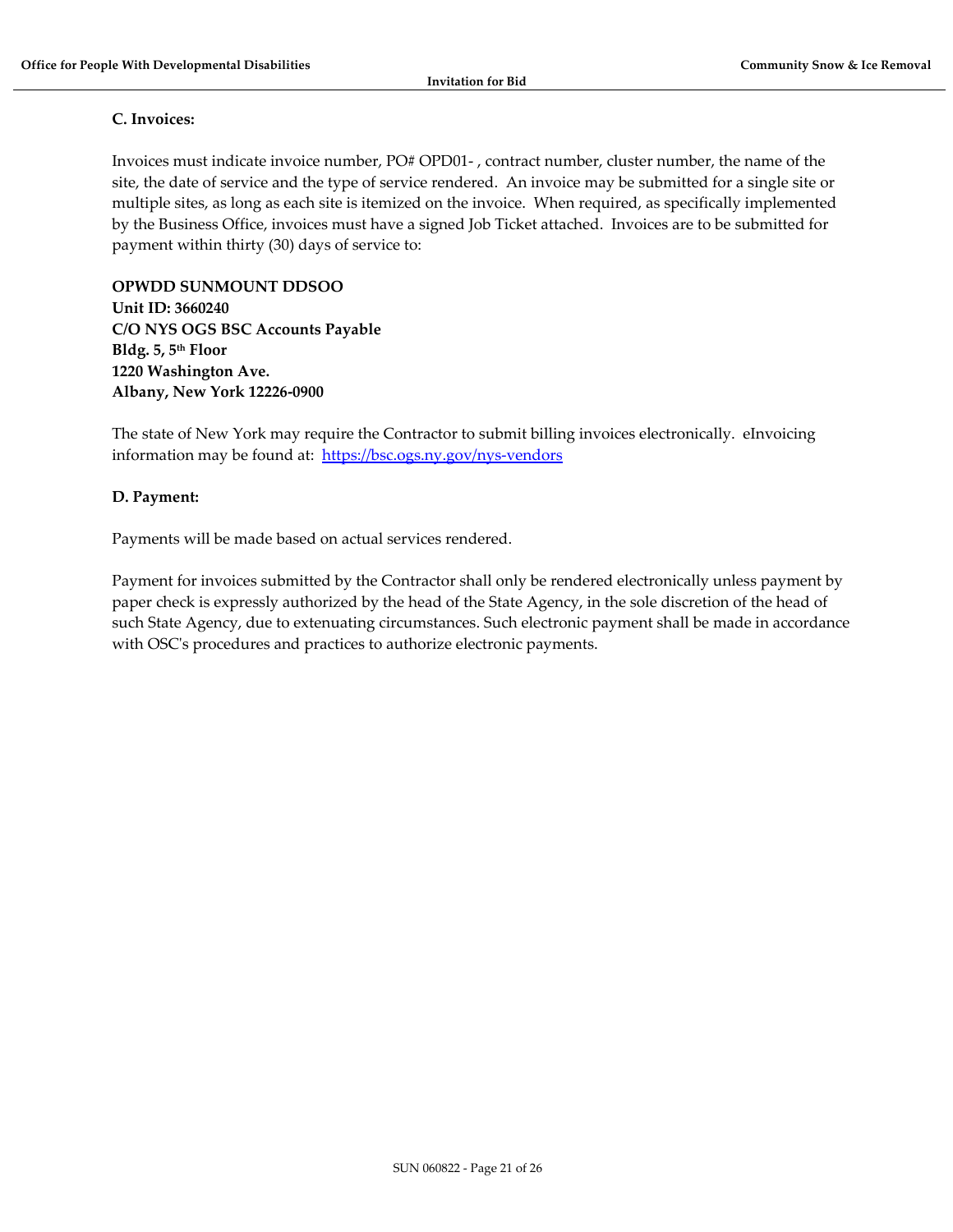# **Cost Proposal Form**

<span id="page-21-0"></span>**Instructions:** IFB SUN 060822 is an invitation to bid on clusters 3,5,6,7 & 8. Award will be made per cluster so only place bids on the clusters you wish to service. Bidder may bid on any or all clusters. All sites within each awarded cluster must be serviced for Snow Removal and De-Icer Application. A bidder may be awarded one or up to five clusters.

Any alteration to the Cost Proposal Form may result in disqualification. OPWDD reserves the right to reject any and all bids. It is strongly recommended that the bidder visit each site within each cluster they wish to bid to understand the specifications. Being unaware of a site's specific requirements will not be considered as an acceptable explanation for not meeting contractual obligations.

Place your price per event for each Snow Removal service in column (A) and De-Icer Application in column (B) for each site. Total (A) plus (B) and enter each of these site totals in the corresponding cell in column (C). Multiply each site's event total in column (C) by 40 (estimated number of events per season) and enter in corresponding cell in column (D). Add all the totals in column (D) and enter your **Total Estimated Combined Cost Per Season** in the lower right-hand cell of each Cluster you wish to bid on.

The **Total Estimated Combined Cost Per Season** for each cluster is to include the cost of furnishing all said services, travel time, mileage, materials, equipment, supplies, labor, and all other ancillary costs to the satisfaction of the agency and the performance of all work set forth in the specifications. **The Total Estimated Combined Cost Per Season will be the basis for the award for each cluster. Check your math**refer to (page 17) **#17 Evaluation Criteria: Method of Award** for more information.

**Please include all pages of the Cost Proposal Form, including the completed summary and signature page (Pages 23- 25) with your bid submission.**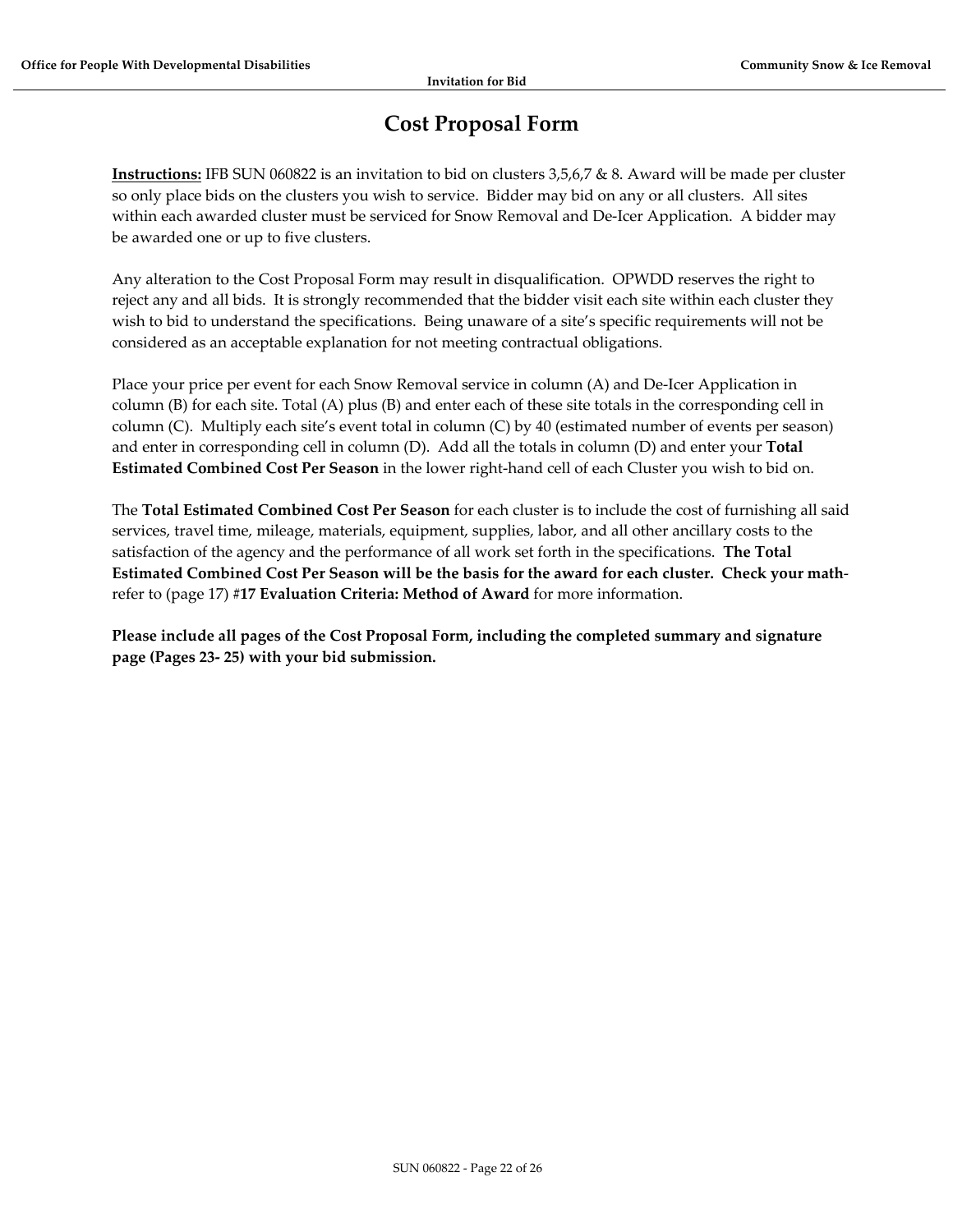# **Cost Proposal Form - Continued**

| Cluster 3                                                      | Telephone    | (A)                    | (B)                    | (C)                | (D)                      |
|----------------------------------------------------------------|--------------|------------------------|------------------------|--------------------|--------------------------|
| Site Name &                                                    |              | <b>Snow Removal</b>    | De-Icer                | <b>Event Total</b> | <b>Est. Season Total</b> |
| <b>Address</b>                                                 |              | <b>Price Per Event</b> | Application            |                    | $(C x 40$ Estimated      |
|                                                                |              |                        | <b>Price Per Event</b> | $(A + B = C)$      | $Events = D$             |
| <b>CRANBERRY LAKE IRA</b>                                      |              |                        |                        |                    |                          |
| 7266 Route 3                                                   | 315-848-3421 |                        |                        |                    |                          |
| Cranberry Lake, NY 12927                                       | 315-848-3427 | S                      | \$                     | \$                 | \$                       |
| <b>STAR LAKE IRA</b>                                           |              |                        |                        |                    |                          |
| 6 School St                                                    |              |                        |                        |                    |                          |
| Star Lake, NY 13690                                            | 315-848-3402 | \$                     |                        |                    | \$                       |
|                                                                |              |                        |                        |                    |                          |
| <b>Total Estimated Combined Cost Per Season for Cluster 3:</b> |              |                        |                        |                    | \$                       |

| Cluster 5                                               | Telephone    | (A)                    | (B)                    | (C)                | (D)                      |
|---------------------------------------------------------|--------------|------------------------|------------------------|--------------------|--------------------------|
| Site Name &                                             |              | <b>Snow Removal</b>    | De-Icer                | <b>Event Total</b> | <b>Est. Season Total</b> |
| <b>Address</b>                                          |              | <b>Price Per Event</b> | Application            |                    | $(C x 40$ Estimated      |
|                                                         |              |                        | <b>Price Per Event</b> | $(A + B = C)$      | $Events = D$             |
| <b>ALGONQUIN IRA</b>                                    |              |                        |                        |                    |                          |
| 272 Algonquin Rd                                        |              |                        |                        |                    |                          |
| <b>Wells, NY 12190</b>                                  | 518-924-2009 | \$                     | S                      | \$                 | \$                       |
| <b>WILBER IRA</b>                                       |              |                        |                        |                    |                          |
| 114 Wilber Ln                                           |              |                        |                        |                    |                          |
| Speculator, NY 12164                                    | 518-548-3788 | \$                     |                        |                    | \$                       |
| **SPECULATOR DH                                         |              |                        |                        |                    |                          |
| 2880 Route 30                                           |              |                        |                        |                    |                          |
| Speculator, NY 12164                                    | 518-548-8392 | \$                     |                        | \$                 | \$                       |
|                                                         |              |                        |                        |                    |                          |
| Total Estimated Combined Cost Per Season for Cluster 5: |              |                        |                        |                    | \$                       |

**\*\*Speculator Day Hab** *No plowing is required for this site location. This service is performed by the property's landlord.*

**VENDOR NAME: \_\_\_\_\_\_\_\_\_\_\_\_\_\_\_\_\_\_\_\_\_\_\_\_\_\_\_\_\_\_\_\_\_\_\_\_\_\_\_\_\_\_\_\_\_\_\_\_\_\_\_\_\_\_**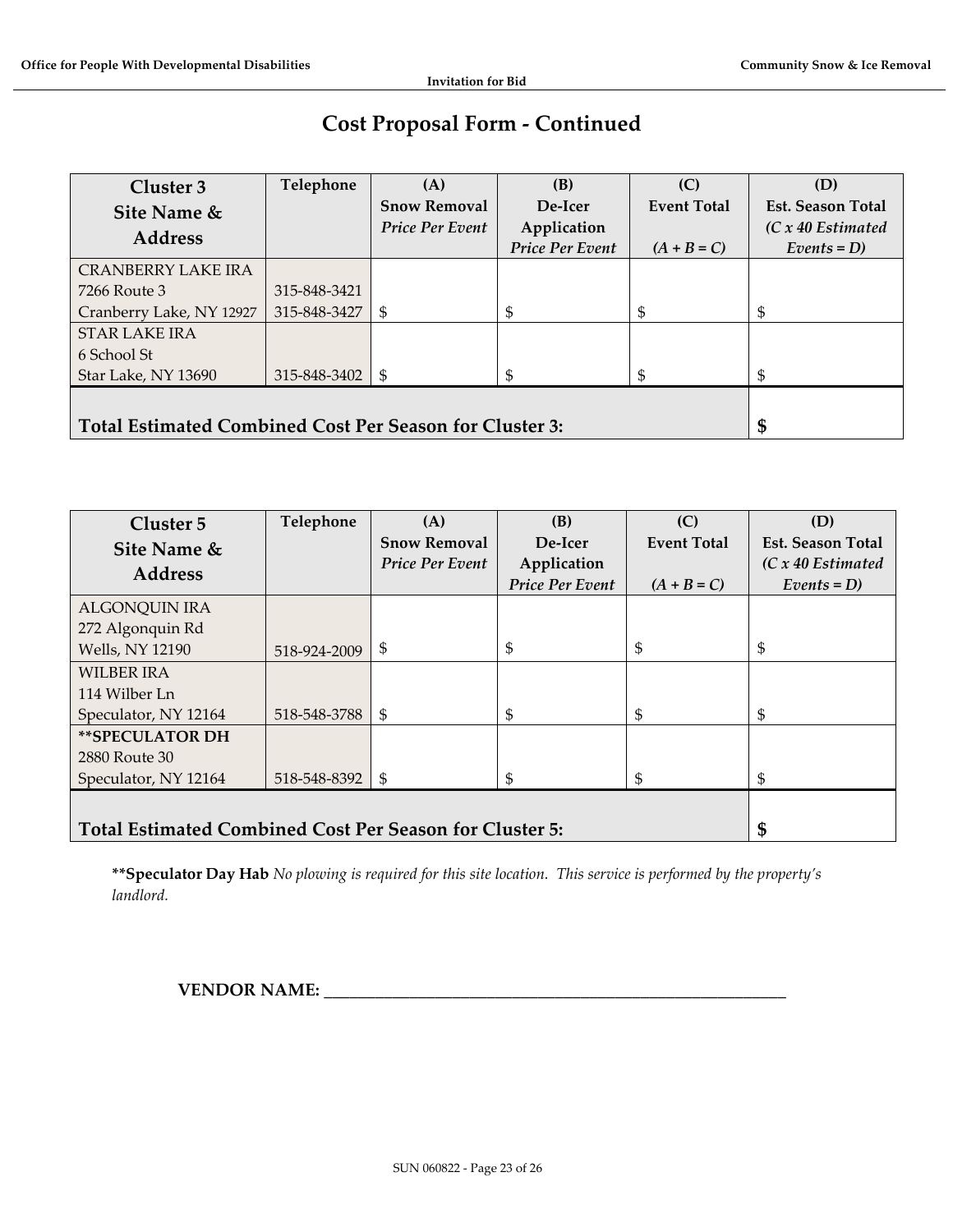**Invitation for Bid**

| Cluster 6                                                      | Telephone    | (A)                    | (B)             | (C)                | (D)                      |
|----------------------------------------------------------------|--------------|------------------------|-----------------|--------------------|--------------------------|
| Site Name &                                                    |              | <b>Snow Removal</b>    | De-Icer         | <b>Event Total</b> | <b>Est. Season Total</b> |
| <b>Address</b>                                                 |              | <b>Price Per Event</b> | Application     |                    | $(C x 40$ Estimated      |
|                                                                |              |                        | Price Per Event | $(A + B = C)$      | $Events = D$             |
| <b>SABAEL IRA</b>                                              |              |                        |                 |                    |                          |
| 6204 State Route 30                                            |              |                        |                 |                    |                          |
| Indian Lake, NY 12842                                          | 518-648-5945 | \$                     | \$              |                    | \$                       |
| PELON IRA                                                      |              |                        |                 |                    |                          |
| 118 Pelon Rd                                                   |              |                        |                 |                    |                          |
| Indian Lake, NY 12842                                          | 518-648-5930 | \$                     |                 |                    | \$                       |
|                                                                |              |                        |                 |                    |                          |
| <b>Total Estimated Combined Cost Per Season for Cluster 6:</b> |              |                        |                 |                    | \$                       |

| Cluster 7                                               | Telephone    | (A)                    | (B)                    | (C)                | (D)                      |
|---------------------------------------------------------|--------------|------------------------|------------------------|--------------------|--------------------------|
| Site Name &                                             |              | <b>Snow Removal</b>    | De-Icer                | <b>Event Total</b> | <b>Est. Season Total</b> |
| <b>Address</b>                                          |              | <b>Price Per Event</b> | Application            |                    | $(C x 40$ Estimated      |
|                                                         |              |                        | <b>Price Per Event</b> | $(A + B = C)$      | $Events = D$             |
| <b>MIX ROAD IRA</b>                                     |              |                        |                        |                    |                          |
| 25 Mix Rd                                               |              |                        |                        |                    |                          |
| Long Lake, NY 12847                                     | 518-624-4216 | \$                     | \$                     | \$                 | \$                       |
| <b>WALKER ROAD IRA</b>                                  |              |                        |                        |                    |                          |
| 271 Kickerville Rd                                      | 518-624-5335 |                        |                        |                    |                          |
| Long Lake, NY 12847                                     | 518-624-3869 | \$                     | \$                     | \$                 | \$                       |
| LONG LAKE DAY HAB                                       |              |                        |                        |                    |                          |
| 16 Stone Rd                                             |              |                        |                        |                    |                          |
| Long Lake, NY 12847                                     | 518-624-4140 | \$                     | \$                     | \$                 | \$                       |
|                                                         |              |                        |                        |                    |                          |
| Total Estimated Combined Cost Per Season for Cluster 7: |              |                        |                        |                    | \$                       |

| Cluster 8                                                      | Telephone    | (A)                    | (B)                    | (C)                | (D)                      |
|----------------------------------------------------------------|--------------|------------------------|------------------------|--------------------|--------------------------|
| Site Name &                                                    |              | <b>Snow Removal</b>    | De-Icer                | <b>Event Total</b> | <b>Est. Season Total</b> |
| <b>Address</b>                                                 |              | <b>Price Per Event</b> | Application            | $(A + B = C)$      | $(C x 40$ Estimated      |
|                                                                |              |                        | <b>Price Per Event</b> |                    | $Events = D$             |
| <b>ADAMS LANE IRA</b>                                          |              |                        |                        |                    |                          |
| 22 Adams Ln                                                    | 518-582-4243 |                        |                        |                    |                          |
| Newcomb, NY 12852                                              | 518-582-4244 | \$                     |                        |                    |                          |
|                                                                |              |                        |                        |                    |                          |
| <b>Total Estimated Combined Cost Per Season for Cluster 8:</b> |              |                        |                        |                    | \$                       |

**VENDOR NAME: \_\_\_\_\_\_\_\_\_\_\_\_\_\_\_\_\_\_\_\_\_\_\_\_\_\_\_\_\_\_\_\_\_\_\_\_\_\_\_\_\_\_\_\_\_\_\_\_\_\_\_\_\_\_**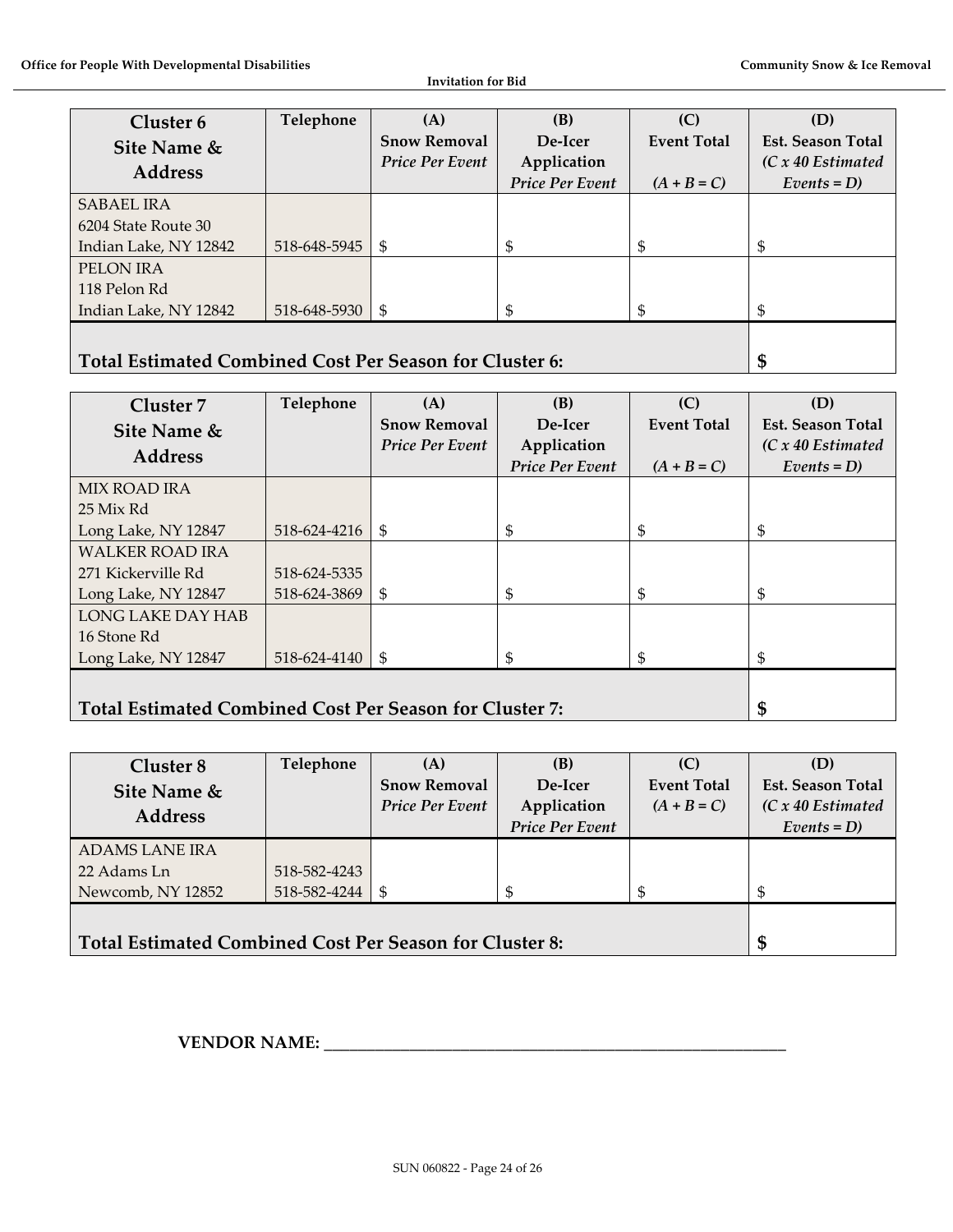# **Summary & Signature**

| <b>TOTAL ESTIMATED COMBINED COST PER SEASON</b> |  |  |  |  |
|-------------------------------------------------|--|--|--|--|
| Cluster 3                                       |  |  |  |  |
| Cluster 5                                       |  |  |  |  |
| Cluster 6                                       |  |  |  |  |
| Cluster 7                                       |  |  |  |  |
| Cluster 8                                       |  |  |  |  |

Bidder Signature **Print Name & Title** 

This bid is valid for \_\_\_\_\_\_\_\_\_\_\_ days (Bids shall be valid for not less than 180 days)

Name of Company:

Address:

Federal ID Number: Telephone:

Date: Fax: